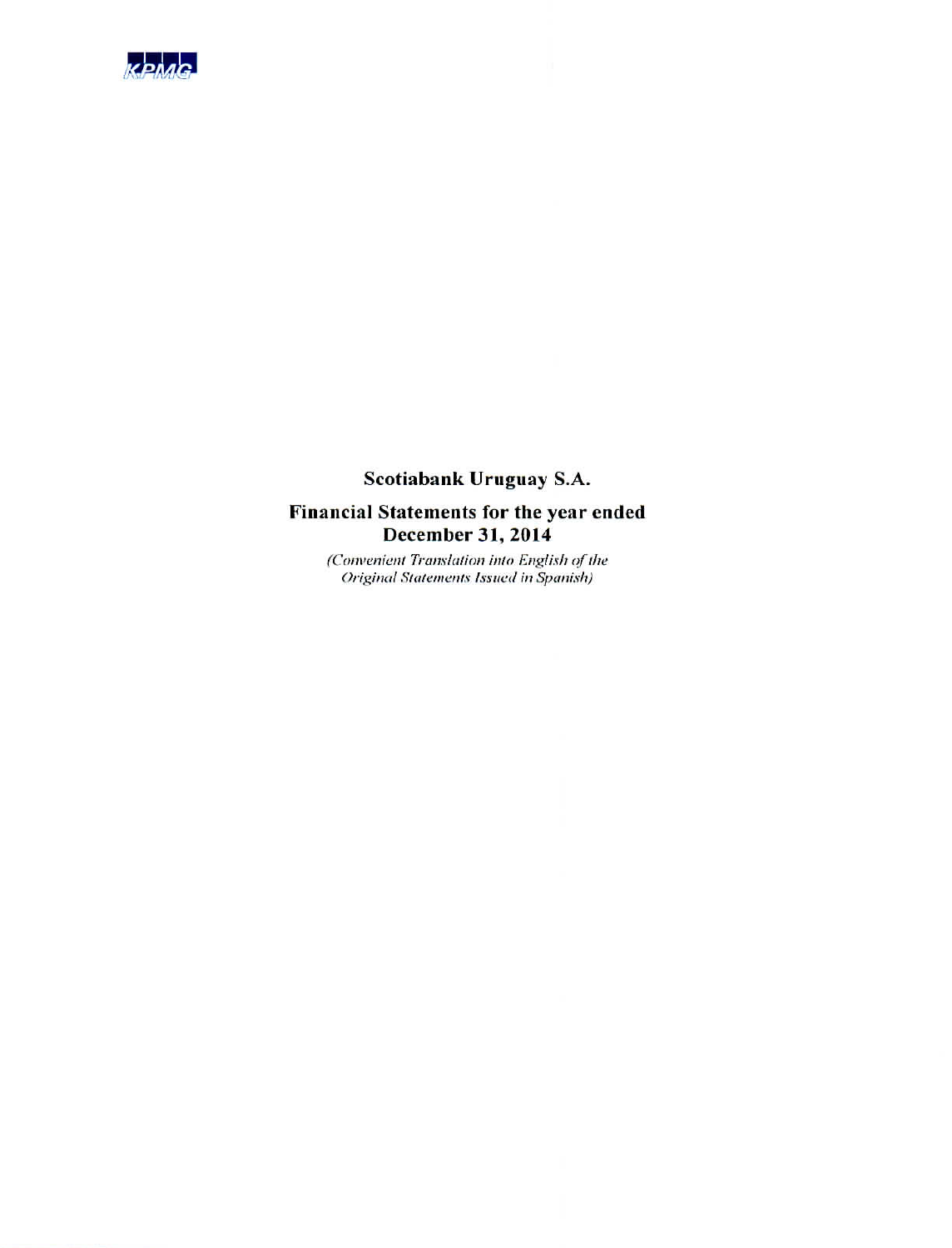

# Index

| Statement of Financial Position as at December 31, 2014                | 3  |
|------------------------------------------------------------------------|----|
| Statement of Profit or Loss for the year ended December 31, 2014       | 5. |
| Statement of Changes in Equity for the year ended December 31, 2014    | 9  |
| Statement of Cash Flows for the year ended December 31, 2014           | 10 |
| Notes to the Financial Statements for the year ended December 31, 2014 | 11 |
| <b>Independent Auditors' Report</b>                                    | 29 |

 $\sim$   $\sim$   $\sim$ 

#### **Abbreviations:**

| \$     | Uruguayan Pesos         |
|--------|-------------------------|
| US\$   | U.S. Dollars            |
| C.B.U. | Central Bank of Uruguay |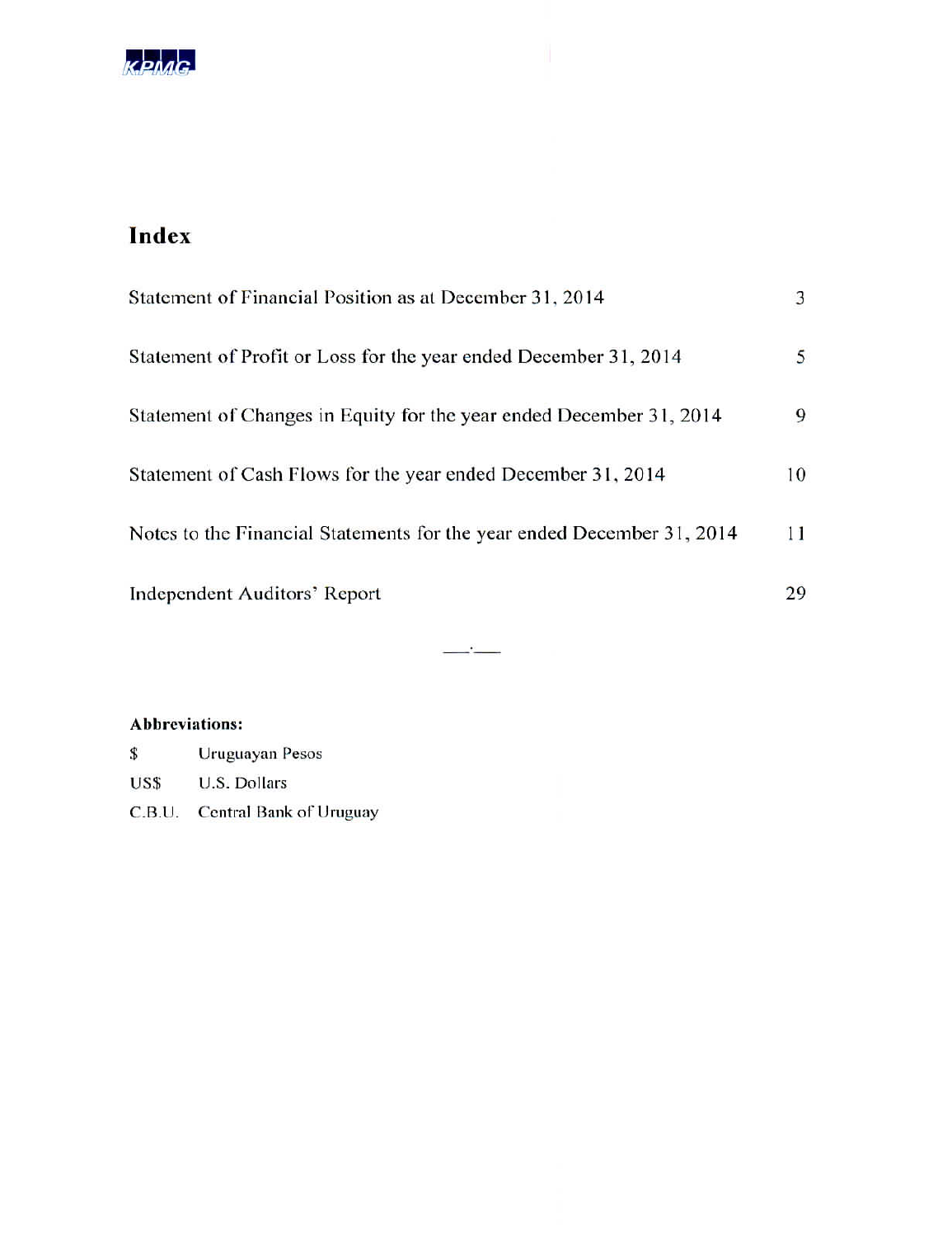## Scotiabank Uruguay S.A. STATEMENT OF FINANCIAL POSITION AS AT DECEMBER 31, 2014 Amounts in Thousands of Uruguayan Pesos

|                                                                    | <b>Activity</b> in<br><b>Local Currency</b> | <b>Activity</b> in<br>Foreign<br><b>Currency</b> | <b>TOTAL</b>             |
|--------------------------------------------------------------------|---------------------------------------------|--------------------------------------------------|--------------------------|
| <b>ASSETS</b>                                                      | 16,463,908                                  | 32,189,785                                       | 48,653,693               |
|                                                                    |                                             |                                                  |                          |
| I) Cash and Equivalents                                            | 3,237,563                                   | 12,183,105                                       | 15,420,668               |
| 1.- Cash and equivalents                                           | 3,237,563                                   | 8,801,214                                        | 12,038,777               |
| 1.1.- Cash                                                         | 1,296,788                                   | 728,528                                          | 2,025,316                |
| 1.2.- Central Bank of Uruguay                                      | 1,454,843                                   | 7,689,527                                        | 9,144,370                |
| 1.3.- Other financial institutions in Uruguay                      | 102,504                                     | 20,263                                           | 122,767                  |
| 1.4.- Clearing documents                                           | 383,428                                     | 362,896                                          | 746,324                  |
|                                                                    |                                             |                                                  |                          |
| 2.- Other foreign financial institutions                           |                                             | 3,381,891                                        | 3,381,891                |
|                                                                    |                                             |                                                  |                          |
| <b>II)</b> Securities                                              | 125,979                                     | 155,815                                          | 281,794                  |
| 1.- Securities held for trading                                    |                                             | 12,868                                           | 12,868                   |
| 1.1.- Uruguayan                                                    | $\blacksquare$                              | 12,868                                           | 12,868                   |
| 1.2.- Foreign                                                      | $\overline{\phantom{a}}$                    |                                                  |                          |
|                                                                    |                                             |                                                  |                          |
| 2.- Securities available for sale                                  | 125,979                                     | 142,947                                          | 268,926                  |
| $2.1 - Uruguayan$                                                  | 125,979                                     | 19,247                                           | 145,226                  |
| 2.2.- Foreign                                                      |                                             | 123,700                                          | 123,700                  |
|                                                                    |                                             |                                                  |                          |
| 3.- Securities held to maturity                                    | $\overline{\phantom{a}}$                    | $\overline{\phantom{a}}$                         |                          |
| 3.1.- Uruguayan                                                    | $\overline{a}$                              |                                                  |                          |
| 3.2.- Foreign                                                      |                                             |                                                  |                          |
| <b>III</b> ) Credits (net of provisions)                           |                                             |                                                  |                          |
| 1.- Outstanding credits                                            | 12,359,961<br>12,029,112                    | 19,850,726<br>19,348,962                         | 32,210,687<br>31,378,074 |
| 1.1.- Financial sector                                             | 2,710,661                                   | 1,313,548                                        | 4,024,209                |
| 1.1.1.- Central Bank of Uruguay                                    | 2,710,661                                   | 29,786                                           | 2,740,447                |
| 1.1.2.- Other financial institutions in Uruguay                    |                                             | 204,550                                          | 204,550                  |
| 1.1.3.- Other foreign financial institutions                       | $\overline{\phantom{a}}$                    | 1,079,212                                        | 1,079,212                |
| 1.1.4.- Head office. branches and related institutions             |                                             |                                                  |                          |
| 1.2.- Non financial sector                                         | 9,318,451                                   | 18,035,414                                       | 27,353,865               |
| 1.2.1.- Uruguayan public sector                                    | 183,676                                     | 445,642                                          | 629,318                  |
| 1.2.2.- Nonresident public sector                                  |                                             |                                                  |                          |
| 1.2.3.- Resident private sector                                    | 9,128,777                                   | 17,523,110                                       | 26,651,887               |
| 1.2.4.- Nonresident private sector                                 | 5,998                                       | 66,662                                           | 72,660                   |
|                                                                    |                                             |                                                  |                          |
| 2.- Forward contracts                                              | $\blacksquare$                              | $\overline{\phantom{a}}$                         | $\overline{\phantom{a}}$ |
| 2.1.- Residents                                                    |                                             |                                                  |                          |
| 2.2.- Non residents                                                |                                             |                                                  |                          |
|                                                                    |                                             |                                                  |                          |
| 3.- Overdue                                                        | 104,320                                     | 79,233                                           | 183,553                  |
| 3.1.- Financial sector                                             |                                             |                                                  |                          |
| 3.2.- Non financial sector                                         | 104,320                                     | 79,233                                           | 183,553                  |
| 3.2.1.- Uruguayan public sector                                    |                                             | $\overline{\phantom{a}}$                         |                          |
| 3.2.2.- Nonresident public sector                                  |                                             |                                                  |                          |
| 3.2.3.- Resident private sector                                    | 104,287                                     | 78,912                                           | 183,199                  |
| 3.2.3.1.- Overdue loans<br>3.2.3.2.- Under management for recovery | 71,101<br>22,634                            | 46,317                                           | 117,418                  |
| 3.2.3.3.- Delinquent loans                                         | 10,552                                      | 13,035<br>19,560                                 | 35,669<br>30,112         |
| 3.2.4.- Nonresident private sector                                 | 33                                          | 321                                              | 354                      |
| 3.2.4.1.- Overdue loans                                            | 2                                           | 304                                              | 306                      |
| 3.2.4.2.- Under management for recovery                            | 31                                          | 17                                               | 48                       |
| 3.2.4.3.- Delinquent loans                                         |                                             |                                                  |                          |
|                                                                    |                                             |                                                  |                          |
| 4.- Other accounts receivable                                      | 226,529                                     | 422,531                                          | 649,060                  |
| 4.1.- Resident                                                     | 210,938                                     | 146,101                                          | 357,039                  |
| 4.2.- Non Resident                                                 | 15,591                                      | 276,430                                          | 292,021                  |
|                                                                    |                                             |                                                  |                          |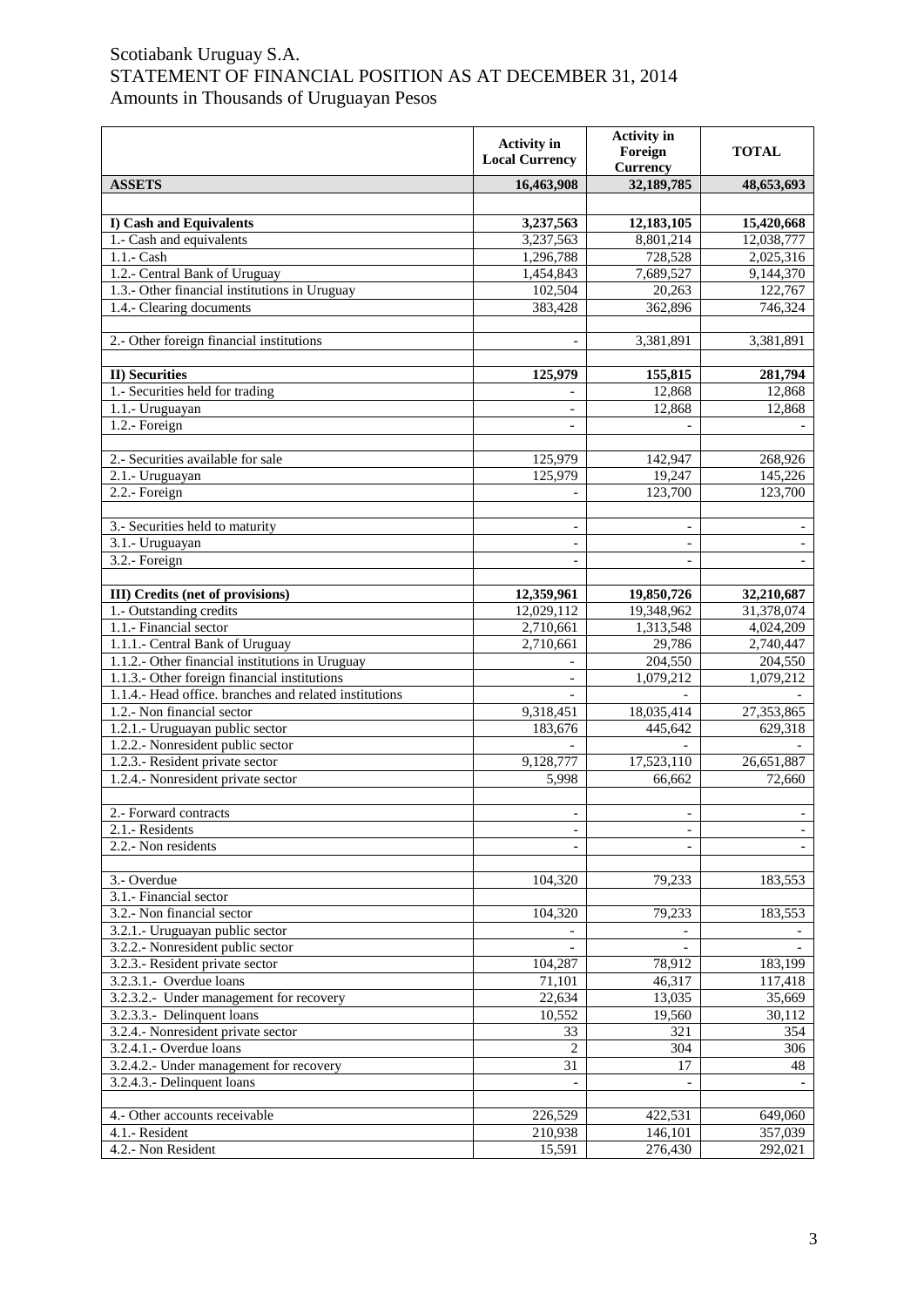## Scotiabank Uruguay S.A. STATEMENT OF FINANCIAL POSITION AS AT DECEMBER 31, 2014 Amounts in Thousands of Uruguayan Pesos

|                                                        | <b>Activity</b> in<br><b>Local Currency</b> | <b>Activity</b> in<br>Foreign<br><b>Currency</b> | <b>TOTAL</b> |
|--------------------------------------------------------|---------------------------------------------|--------------------------------------------------|--------------|
| <b>IV)</b> Investments                                 | 33,814                                      | 139                                              | 33,953       |
| 1.- Uruguayan                                          | 33,814                                      |                                                  | 33,814       |
| 2.- Foreign                                            | $\blacksquare$                              | 139                                              | 139          |
|                                                        |                                             |                                                  |              |
| V) Fixed assets                                        | 694,189                                     |                                                  | 694,189      |
| VI) Intangible assets                                  | 12,402                                      | $\blacksquare$                                   | 12,402       |
| <b>LIABILITIES</b>                                     | 13,466,163                                  | 31,913,199                                       | 45,379,362   |
| I) Obligations                                         | 13,466,163                                  | 31,913,199                                       | 45,379,362   |
| 1.- From financial intermediation                      | 12,492,711                                  | 31,653,238                                       | 44,145,949   |
| 1.1.- Financial Sector                                 | 224,554                                     | 3,762,108                                        | 3,986,662    |
| 1.1.1.- Central Bank of Uruguay                        | 206,823                                     | 2,043                                            | 208,866      |
| 1.1.2.- Other financial institutions in Uruguay        | 17,731                                      | 102,391                                          | 120,122      |
| 1.1.3. Other foreign financial institutions            |                                             | 1,327,105                                        | 1,327,105    |
| 1.1.4.- Head Office. branches and related institutions |                                             | 2,330,569                                        | 2,330,569    |
| 1.2.- Non financial sector                             | 12,268,157                                  | 27,891,130                                       | 40,159,287   |
| 1.2.1.- Uruguayan public sector                        | 16,741                                      | 129,426                                          | 146,167      |
| 1.2.2.- Resident private sector                        | 12,106,147                                  | 23,300,523                                       | 35,406,670   |
| 1.2.3.- Non residents                                  | 145,269                                     | 4,461,181                                        | 4,606,450    |
|                                                        |                                             |                                                  |              |
| 2.- Forward contracts                                  | $\overline{\phantom{a}}$                    | $\overline{\phantom{0}}$                         |              |
| 2.1.- Residents                                        |                                             |                                                  |              |
| 2.2.- Non residents                                    |                                             |                                                  |              |
| 3.- Other accounts payable                             | 337,160                                     | 88,414                                           | 425,574      |
| 4.- Accrued Expenses                                   | 473,886                                     | 110,678                                          | 584,564      |
| 5.- Provisions                                         | 162,406                                     | 60,869                                           | 223,275      |
| <b>SHAREHOLDERS' EQUITY</b>                            | 3,274,331                                   | $\blacksquare$                                   | 3,274,331    |
| 1.- Common Stock                                       | 3,210,772                                   | $\overline{\phantom{a}}$                         | 3,210,772    |
| 2.- Adjustments to shareholders' equity                | 634,147                                     |                                                  | 634,147      |
| 3.- Reserves                                           |                                             |                                                  |              |
| 4.- Retained earnings                                  | (841, 158)                                  | $\overline{\phantom{a}}$                         | (841, 158)   |
| 5.- Current year results                               | 270,570                                     | $\overline{\phantom{0}}$                         | 270,570      |
| TOTAL LIABILITIES AND SHAREHOLDERS'<br><b>EQUITY</b>   | 16,740,494                                  | 31,913,199                                       | 48,653,693   |
|                                                        |                                             |                                                  |              |
| <b>CONTINGENT ACCOUNTS</b>                             | 7,209,898                                   | 1,748,009                                        | 8,957,907    |
|                                                        |                                             |                                                  |              |
| 1.- Credit lines agreed                                | 6,567,801                                   | 548,200                                          | 7,116,001    |
| 1.1.- Credit cards                                     | 6,145,157                                   | 429,034                                          | 6,574,191    |
| 1.2.- Current accounts                                 | 417,101                                     | 119,163                                          | 536,264      |
| $1.3 - Others$                                         | 5,543                                       | 3                                                | 5,546        |
| 2.- Guarantees granted                                 | 144,804                                     | 755,736                                          | 900,540      |
| 3.- Foreign trade                                      |                                             | 444,073                                          | 444,073      |
| 4.- Options                                            |                                             |                                                  |              |
| 5.- Other contingencies                                | 497,293                                     |                                                  | 497,293      |
| <b>MEMORANDUM ACCOUNTS</b>                             | 7,421,942                                   | 38,997,086                                       | 46,419,028   |
| 1.- Guarantees received                                | 3,203,359                                   | 30,648,553                                       | 33,851,912   |
| 2.- Custody of goods and securities                    | 2,699,569                                   | 6,728,904                                        | 9,428,473    |
| 3.- Foreign trade                                      |                                             | 744,360                                          | 744,360      |
| 4.- Other memorandum accounts                          | 1,519,014                                   | 875,269                                          | 2,394,283    |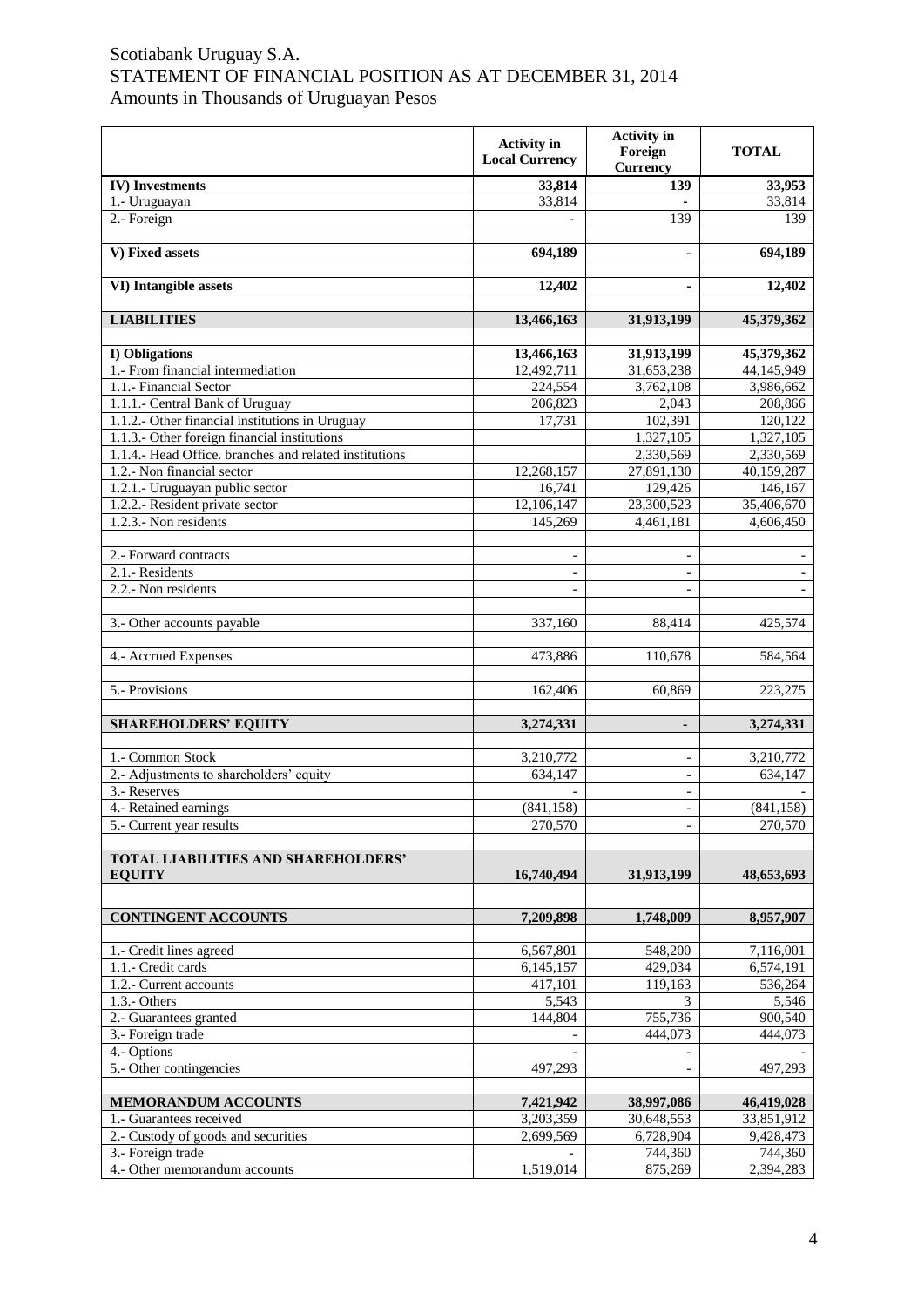|                                                      | <b>Activity</b> in<br><b>Local Currency</b> | <b>Activity</b> in<br>Foreign<br><b>Currency</b> | <b>TOTAL</b>             |
|------------------------------------------------------|---------------------------------------------|--------------------------------------------------|--------------------------|
| Financial income before exchange differences and     |                                             |                                                  |                          |
| provisions                                           | 2,553,817                                   | 1,065,706                                        | 3,619,523                |
| 1) Outstanding credits                               | 2,433,058                                   | 1,008,849                                        | 3,441,907                |
| 1.1.- Financial sector                               | 303,394                                     | 13,960                                           | 317,354                  |
| 1.1.1.- Uruguayan financial institutions             | 303,390                                     | 10,013                                           | 313,403                  |
| 1.1.2.- Foreign financial institutions               | $\overline{4}$                              | 3,947                                            | 3,951                    |
|                                                      |                                             |                                                  |                          |
| 1.2.- Non financial sector                           | 2,129,664                                   | 994,889                                          | 3,124,553                |
| 1.2.1.- Uruguayan public sector                      | 39,253                                      | 8,654                                            | 47,907                   |
| 1.2.2.- Nonresident public sector                    |                                             |                                                  |                          |
| 1.2.3.- Resident private sector                      | 2,089,330                                   | 981,027                                          | 3,070,357                |
| 1.2.4.- Nonresident private sector                   | 1,081                                       | 5,208                                            | 6,289                    |
|                                                      |                                             |                                                  |                          |
| 2) Lease, readjustments and quotation differences of |                                             |                                                  |                          |
| securities                                           | 15,115                                      | 2,553                                            | 17,668                   |
| 2.1.- Securities held for trading                    |                                             | 595                                              | 595                      |
| 2.1.1.- Uruguayan                                    | $\overline{\phantom{a}}$                    | 595                                              | 595                      |
| $2.1.2.$ - Foreign                                   |                                             |                                                  |                          |
|                                                      |                                             |                                                  |                          |
| 2.2.- Securities available for sale                  | 15,115                                      | 1,958                                            | 17,073                   |
| 2.2.1.- Uruguayan                                    | 14,685                                      | 1,021                                            | 15,706                   |
| 2.2.2.- Foreign                                      | 430                                         | 937                                              | 1,367                    |
|                                                      |                                             |                                                  |                          |
| 2.3.- Securities held to maturity                    |                                             |                                                  |                          |
| 2.3.1.- Uruguayan                                    |                                             | $\overline{\phantom{a}}$                         |                          |
| $2.3.2.$ - Foreign                                   |                                             | $\overline{a}$                                   |                          |
|                                                      |                                             |                                                  |                          |
| 3) Obligations readjustment                          | 10,303                                      | $\overline{\phantom{a}}$                         | 10,303                   |
| 3.1.- Financial sector                               |                                             | $\overline{\phantom{a}}$                         |                          |
| 3.2.- Non financial sector                           | 10,303                                      | $\overline{\phantom{a}}$                         | 10,303                   |
|                                                      |                                             |                                                  |                          |
| 4) Forward contracts                                 | $\blacksquare$                              | $\blacksquare$                                   | $\overline{\phantom{a}}$ |
| 4.1.- Financial sector                               | $\overline{\phantom{a}}$                    | $\overline{\phantom{a}}$                         | $\overline{\phantom{a}}$ |
| 4.1.1.- Uruguayan                                    | $\sim$                                      | $\blacksquare$                                   | $\overline{\phantom{a}}$ |
| 4.1.2.- Foreign                                      | $\overline{\phantom{0}}$                    | $\overline{a}$                                   | $\overline{\phantom{a}}$ |
|                                                      |                                             |                                                  |                          |
| 4.2.- Non financial sector                           | $\blacksquare$                              |                                                  |                          |
| 4.2.1.- Uruguayan public sector                      | $\overline{\phantom{a}}$                    | $\overline{\phantom{a}}$                         | $\overline{\phantom{a}}$ |
| 4.2.2. Resident private sector                       | $\overline{\phantom{a}}$                    |                                                  |                          |
| 4.2.3.- Non residents                                |                                             |                                                  |                          |
|                                                      |                                             |                                                  |                          |
| 5) Overdue loans                                     | 95,341                                      | 54,304                                           | 149,645                  |
| 5.1.- Financial sector                               |                                             |                                                  |                          |
| 5.2.- Non financial sector                           | 81,279                                      | 34,998                                           | 116,277                  |
| 5.2.1.- Uruguayan public sector                      | 29                                          |                                                  | 29                       |
| 5.2.2.- Nonresident public sector                    |                                             |                                                  |                          |
| 5.2.3.- Resident private sector                      | 81,208                                      | 34,679                                           | 115,887                  |
| 5.2.3.1.- Overdue loans                              | 34,835                                      | 28,319                                           | 63,154                   |
| 5.2.3.2.- Under management for recovery              | 17,974                                      | 1,935                                            | 19,909                   |
| 5.2.3.3.- Delinquent loans                           | 28,399                                      | 4,425                                            | 32,824                   |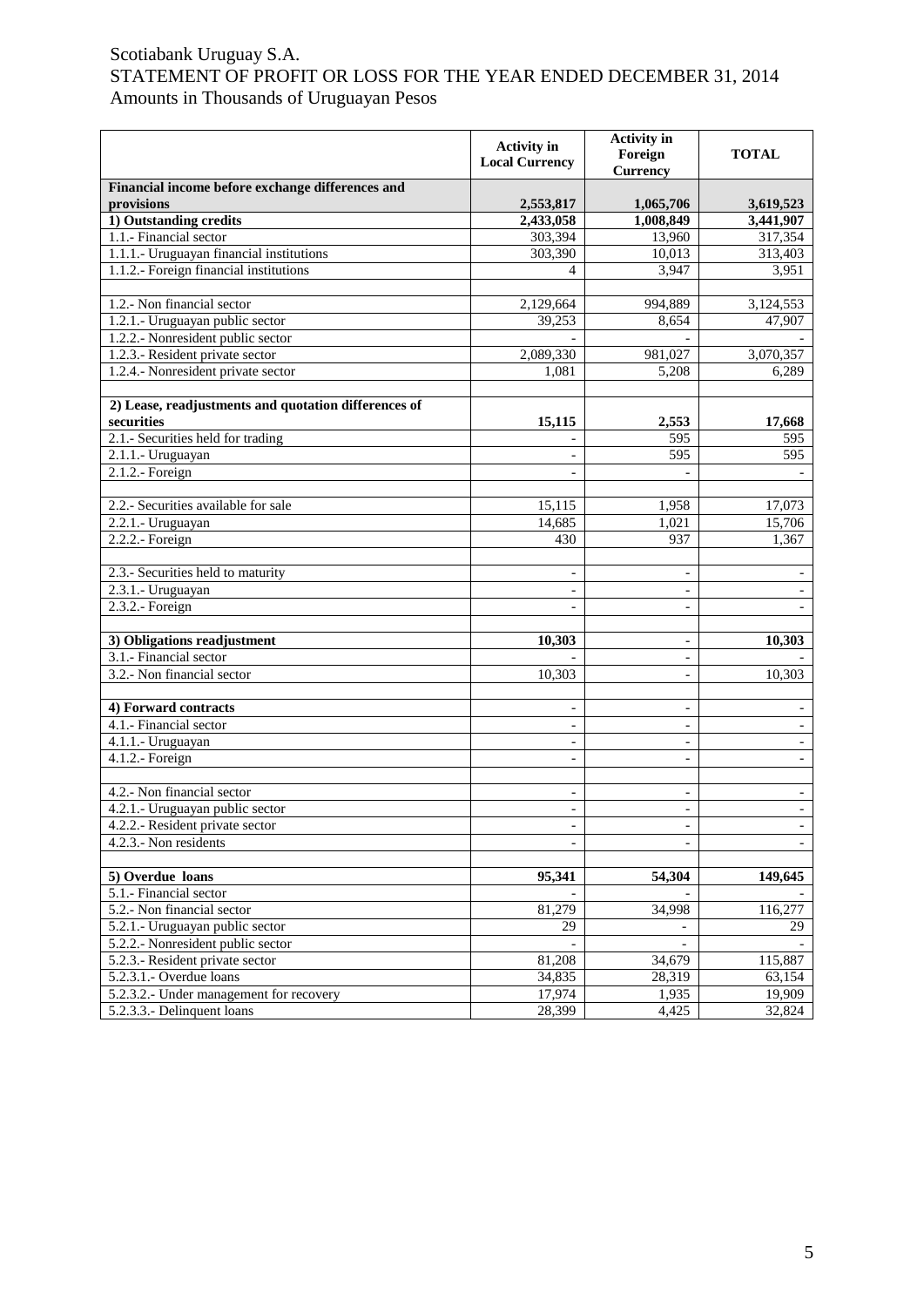|                                                             | <b>Activity</b> in<br><b>Local Currency</b> | <b>Activity</b> in<br>Foreign<br><b>Currency</b> | <b>TOTAL</b>             |
|-------------------------------------------------------------|---------------------------------------------|--------------------------------------------------|--------------------------|
| 5.2.4.- Nonresident private sector                          | 42                                          | 319                                              | 361                      |
| 5.2.4.1.- Overdue loans                                     | 29                                          | 315                                              | 344                      |
| 5.2.4.2.- Under management for recovery                     | 11                                          |                                                  | 11                       |
| 5.2.4.3.- Delinquent loans                                  | $\overline{c}$                              | $\overline{4}$                                   | 6                        |
|                                                             |                                             |                                                  |                          |
| 5.3.- Debtors refinanced under law 16.243                   |                                             |                                                  |                          |
| 5.4.- Recoverability of doubtful debtors                    | 14.062                                      | 19,306                                           | 33,368                   |
|                                                             |                                             |                                                  |                          |
| Financial losses before exchange differences and provisions | (382, 358)                                  | (131, 233)                                       | (513, 591)               |
| 1) Obligations                                              | (308, 786)                                  | (130, 859)                                       | (439, 645)               |
| 1.1.- Financial sector                                      | (24, 649)                                   | (80,041)                                         | (104, 690)               |
| 1.1.1.- Uruguayan financial institutions                    | (24, 649)                                   | (1,654)                                          | (26,303)                 |
| 1.1.2.- Foreign financial institutions                      |                                             | (78, 387)                                        | (78, 387)                |
|                                                             |                                             |                                                  |                          |
| 1.2.- Non financial sector                                  | (284, 137)                                  | (50, 818)                                        | (334, 955)               |
| 1.2.1.- Uruguayan public sector                             | (12, 349)                                   | (31)                                             | (12, 380)                |
| 1.2.2.- Resident private sector                             | (271, 144)                                  | (46, 622)                                        | (317,766)                |
| 1.2.3.- Non residents                                       | (644)                                       | (4,165)                                          | (4,809)                  |
|                                                             |                                             |                                                  |                          |
| 2) Readjustments and quotation differences of securities    | (5,014)                                     | (374)                                            | (5,388)                  |
| 2.1. Securities held for trading                            |                                             | (374)                                            | (374)                    |
| 2.1.1.- Uruguayan                                           | $\blacksquare$                              | (374)                                            | (374)                    |
| 2.1.2.- Foreign                                             |                                             |                                                  |                          |
|                                                             |                                             |                                                  |                          |
| 2.2. Securities available for sale                          | (5,014)                                     | $\qquad \qquad \blacksquare$                     | (5,014)                  |
| 2.2.1.- Uruguayan                                           | (4, 473)                                    | $\overline{a}$                                   | (4, 473)                 |
| $2.2.2.$ - Foreign                                          | (541)                                       | $\overline{\phantom{a}}$                         | (541)                    |
|                                                             |                                             |                                                  |                          |
| 2.3. Securities held to maturity                            |                                             | $\qquad \qquad \blacksquare$                     |                          |
| 2.3.1.- Uruguayan                                           |                                             | $\blacksquare$                                   | $\overline{\phantom{a}}$ |
| 2.3.2.- Foreign                                             |                                             |                                                  |                          |
| 3) Credits readjustment                                     |                                             |                                                  |                          |
| 3.1.- Outstanding                                           | (51,245)<br>(50, 150)                       | $\qquad \qquad \blacksquare$<br>$\frac{1}{2}$    | (51,245)<br>(50, 150)    |
| 3.2.- Overdue                                               | (1,095)                                     | $\blacksquare$                                   | (1,095)                  |
|                                                             |                                             |                                                  |                          |
| 4) Forward contracts                                        | (17,313)                                    | $\overline{\phantom{a}}$                         | (17, 313)                |
| 4.1.- Financial sector                                      | (10, 123)                                   | $\overline{\phantom{a}}$                         | (10, 123)                |
| 4.1.1.- Uruguayan                                           | (10, 123)                                   | $\overline{a}$                                   | (10, 123)                |
| 4.1.2.- Foreign                                             |                                             | $\blacksquare$                                   |                          |
|                                                             |                                             |                                                  |                          |
| 4.2.- Non financial sector                                  | (7,190)                                     | $\blacksquare$                                   | (7,190)                  |
| 4.2.1.- Uruguayan public sector                             |                                             | $\overline{\phantom{a}}$                         |                          |
| 4.2.2.- Resident private sector                             | (7,190)                                     | $\blacksquare$                                   | (7,190)                  |
| 4.2.3.- Non residents                                       |                                             | $\overline{a}$                                   |                          |
|                                                             |                                             |                                                  |                          |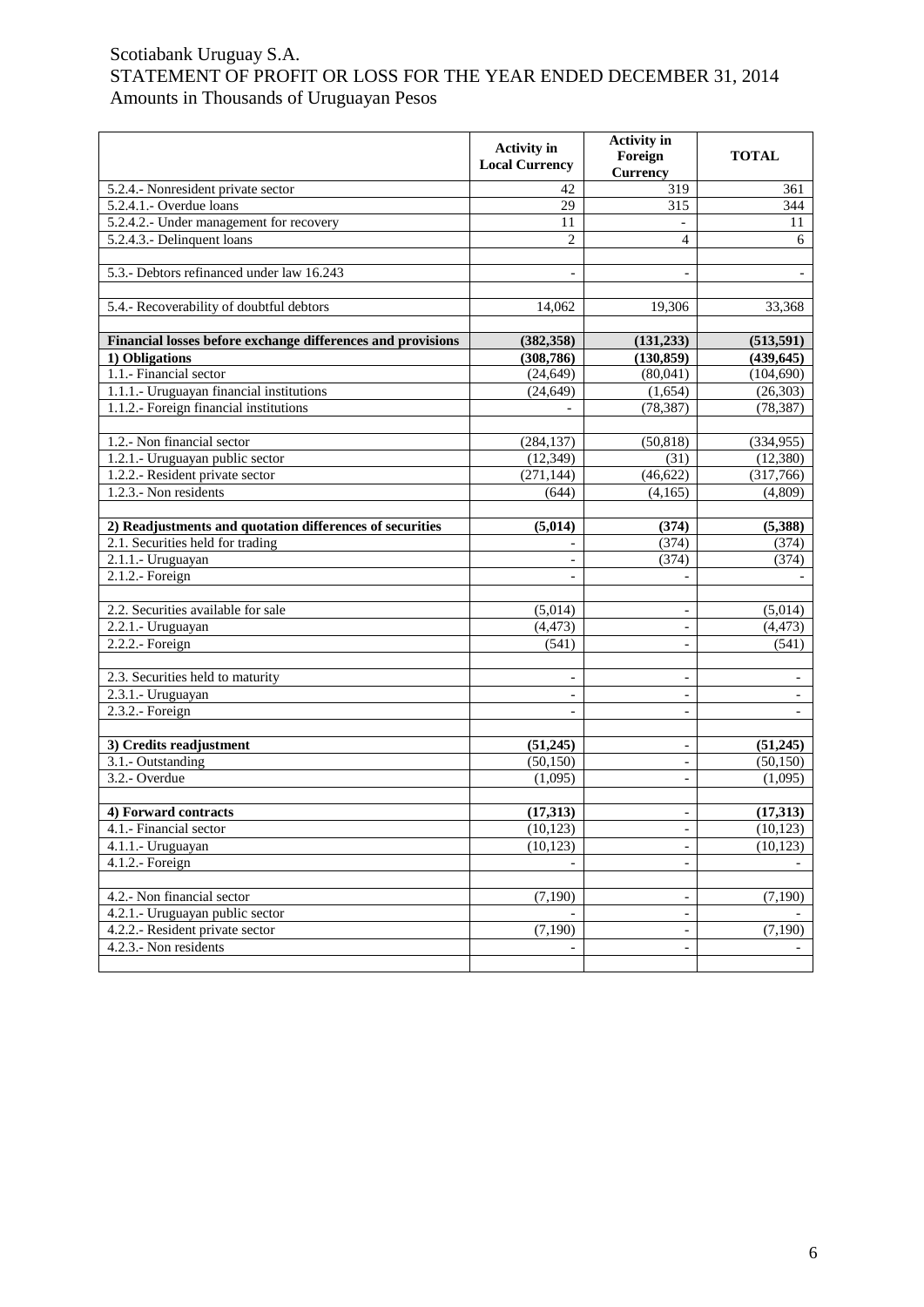|                                                                   | <b>Activity</b> in<br><b>Local Currency</b> | <b>Activity</b> in<br>Foreign<br><b>Currency</b> | <b>TOTAL</b>           |
|-------------------------------------------------------------------|---------------------------------------------|--------------------------------------------------|------------------------|
| I) Financial margin before exchange differences and<br>provisions | 2,171,459                                   | 934,473                                          | 3,105,932              |
| Foreign exchange differences from financial                       |                                             |                                                  |                        |
| intermediation assets and liabilities valuation                   | 5,281                                       |                                                  | 5,281                  |
| 1.- Income                                                        | 21,379,021                                  |                                                  | 21,379,021             |
| 2.-Losses                                                         | (21, 373, 740)                              | $\overline{\phantom{a}}$                         | (21, 373, 740)         |
|                                                                   |                                             |                                                  |                        |
| II) Financial margin before provisions                            | 2,176,740                                   | 934,473                                          | 3,111,213              |
|                                                                   |                                             |                                                  |                        |
| <b>PROVISIONS</b>                                                 | (606, 373)                                  | (118, 845)                                       | (725, 218)             |
|                                                                   |                                             |                                                  |                        |
| Decrease of provisions and credit revaluation                     | 721,388                                     | 644,168                                          | 1,365,556              |
| 1.- Decrease of provisions                                        | 710,638                                     | 644,168                                          | 1,354,806              |
| 1.1.- Residents                                                   | 709,748                                     | 619,277                                          | 1,329,025              |
| 1.2.- Non residents                                               | 890                                         | 24,891                                           | 25,781                 |
| 1.3.- General provisions                                          |                                             | $\blacksquare$                                   |                        |
|                                                                   |                                             |                                                  |                        |
| 2.- Credit revaluation                                            | 10,750                                      | $\overline{\phantom{a}}$                         | 10,750                 |
|                                                                   |                                             |                                                  |                        |
| Increase of provisions and credit depreciation                    | (1,327,761)                                 | (763, 013)                                       | (2,090,774)            |
| 1.- Provisions                                                    | (1,320,608)                                 | (763, 013)                                       | (2,083,621)            |
| 1.1.- Residents                                                   | (1,315,026)                                 | (720, 847)                                       | (2,035,873)            |
| 1.2.- Non residents                                               | (5,582)                                     | (42, 166)                                        | (47,748)               |
| 1.3.- General provisions                                          |                                             |                                                  |                        |
|                                                                   |                                             |                                                  |                        |
| 2.- Credits depreciation                                          | (7, 153)                                    |                                                  | (7, 153)               |
|                                                                   |                                             |                                                  |                        |
| <b>III</b> ) Financial margin                                     | 1,570,367                                   | 815,628                                          | 2,385,995              |
|                                                                   |                                             |                                                  |                        |
| <b>COMMISSION INCOME</b><br>1.- Residents                         | 1,248,594<br>1,227,624                      | 558,989                                          | 1,807,583<br>1,730,680 |
| 2.- Non residents                                                 | 20,970                                      | 503,056<br>55,933                                | 76,903                 |
|                                                                   |                                             |                                                  |                        |
| <b>COMMISSION EXPENSES</b>                                        | (608, 239)                                  | (232, 943)                                       | (841, 182)             |
| 1.- Residents                                                     | (520, 146)                                  | (178, 334)                                       | (698, 480)             |
| 2.- Non residents                                                 | (88,093)                                    | (54, 609)                                        | (142, 702)             |
|                                                                   |                                             |                                                  |                        |
| <b>Commission margin</b>                                          | 640,355                                     | 326,046                                          | 966,401                |
|                                                                   |                                             |                                                  |                        |
| OTHER RESULTS FROM EXCHANGE DIFFERENCES                           | 189,357                                     | 5,597                                            | 194,954                |
|                                                                   |                                             |                                                  |                        |
| 1.- From operations                                               | 180,066                                     | 5,597                                            | 185,663                |
| 1.1.- Income                                                      | 484,886                                     | 11,461                                           | 496,347                |
| 1.2.-Losses                                                       | (304, 820)                                  | (5,864)                                          | (310, 684)             |
|                                                                   |                                             |                                                  |                        |
| 2.- From valuation of other assets and liabilities in foreign     |                                             |                                                  |                        |
| currency                                                          | 9,291                                       |                                                  | 9,291                  |
| 2.1.- Income                                                      | 188,003                                     | $\overline{\phantom{a}}$                         | 188,003                |
| 2.2.-Losses                                                       | (178, 712)                                  | $\overline{\phantom{a}}$                         | (178, 712)             |
|                                                                   |                                             |                                                  |                        |
| IV) Gross result                                                  | 2,400,079                                   | 1,147,271                                        | 3,547,350              |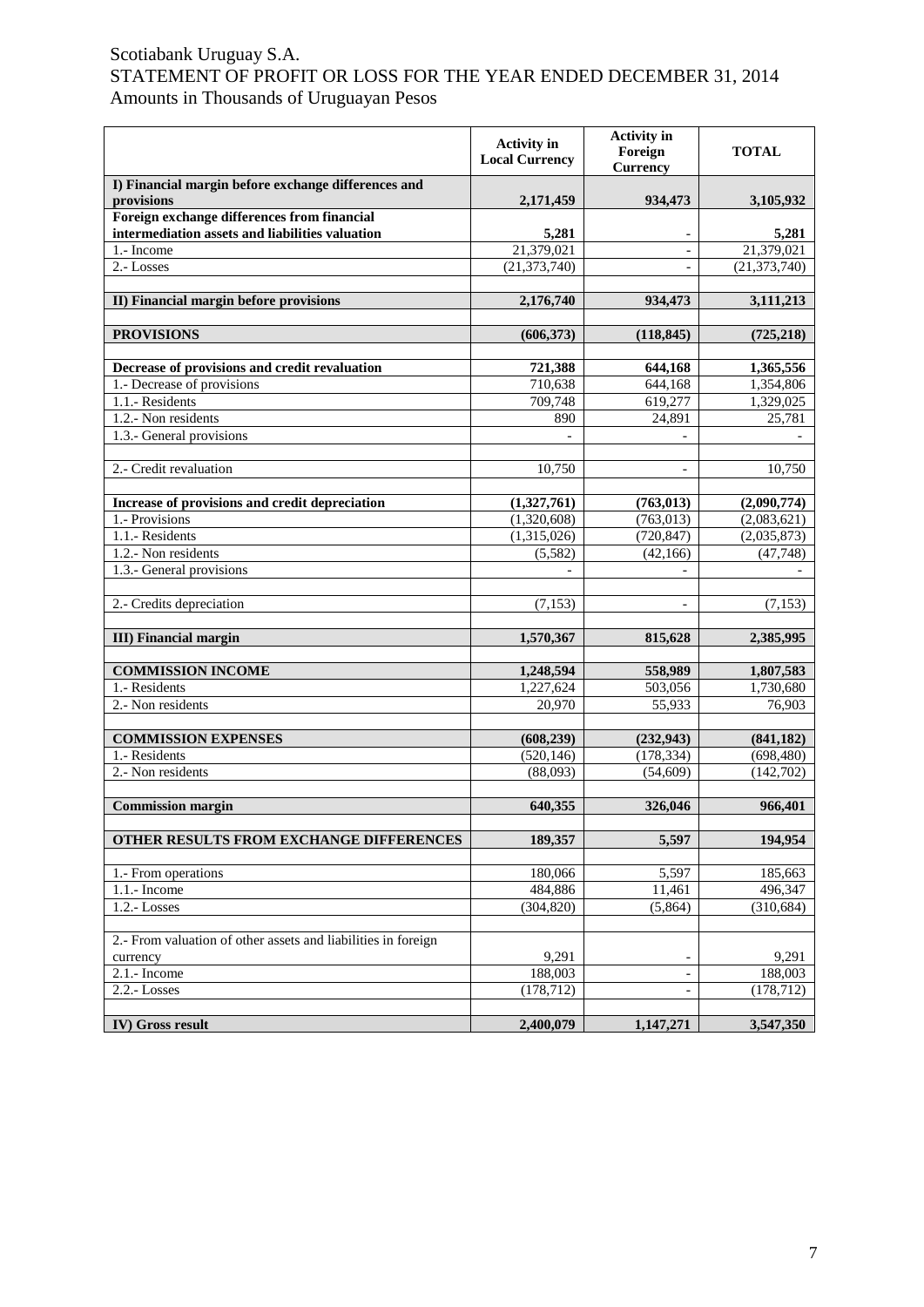|                                                    | <b>Activity</b> in<br><b>Local Currency</b> | <b>Activity</b> in<br>Foreign<br><b>Currency</b> | <b>TOTAL</b>   |
|----------------------------------------------------|---------------------------------------------|--------------------------------------------------|----------------|
| <b>OPERATING INCOME</b>                            | 43,041                                      | 87,750                                           | 130,791        |
| 1.- Income from other accounts receivable          |                                             |                                                  |                |
| 1.1.- Residents                                    |                                             | $\overline{a}$                                   |                |
| 1.2.- Non residents                                |                                             |                                                  |                |
| 2.- Investment in local shares                     |                                             |                                                  |                |
| 3.- Foreign branches                               |                                             | $\overline{a}$                                   |                |
| 4.-Leases                                          |                                             |                                                  |                |
| 5.- Other operating income                         | 29,151                                      | 87,750                                           | 116,901        |
| 5.1.- Residents                                    | 22,206                                      | 80,663                                           | 102,869        |
| 5.2.- Non residents                                | 6,945                                       | 7,087                                            | 14,032         |
| 6.- Income from accounting restatements            |                                             |                                                  |                |
| 7.- Income from inflation adjustment               | 13,890                                      | $\overline{a}$                                   | 13,890         |
|                                                    |                                             |                                                  |                |
| <b>OPERATING LOSSES</b>                            | (3,237,987)                                 | (287, 233)                                       | (3,525,220)    |
| 1.- Personnel expenses and social charges          | (1,871,505)                                 | (28, 890)                                        | (1,900,395)    |
| 2.- Insurance expenses                             | (5,885)                                     | (5,976)                                          | (11, 861)      |
| 3.- Depreciations                                  | (81,045)                                    |                                                  | (81,045)       |
| 4.- Taxes and duties                               | (320, 289)                                  |                                                  | (320, 289)     |
| 5.- Other operating expenses                       | (474, 309)                                  | (252, 184)                                       | (726, 493)     |
| 6.- Losses from other operations                   | (286, 888)                                  | (183)                                            | (287,071)      |
| 7.- Investments in local shares                    |                                             | $\overline{a}$                                   |                |
| 8.- Foreign branches                               | $\overline{\phantom{a}}$                    |                                                  |                |
| 9.- Losses from accounting restatements            |                                             |                                                  |                |
| 10.- Losses from inflation adjustment              | (198,066)                                   | $\blacksquare$                                   | (198,066)      |
| 11.- Other accounts payable                        |                                             | $\overline{\phantom{a}}$                         |                |
|                                                    |                                             |                                                  |                |
| V) Exploitation margin                             | (794, 867)                                  | 947,788                                          | 152,921        |
|                                                    |                                             |                                                  |                |
| <b>EXTRAORDINARY RESULTS</b>                       | 8,184                                       | 109,563                                          | 117,747        |
| 1.- Extraordinary income                           | 8,856                                       | 110,617                                          | 119,473        |
| 2.- Extraordinary losses                           | (672)                                       | (1,054)                                          | (1,726)        |
|                                                    |                                             |                                                  |                |
| ADJUSTMENTS TO PREVIOUS YEAR RESULTS               | $\blacksquare$                              | $\blacksquare$                                   | $\blacksquare$ |
| 1.- Income                                         | $\equiv$                                    | $\overline{\phantom{a}}$                         |                |
| 2.-Losses                                          | $\overline{a}$                              |                                                  |                |
|                                                    |                                             |                                                  |                |
| VI) Results for the current year before income tax | (786, 683)                                  | 1,057,351                                        | 270,668        |
|                                                    |                                             |                                                  |                |
| <b>Income Tax</b>                                  | (98)                                        | $\overline{\phantom{a}}$                         | (98)           |
|                                                    |                                             |                                                  |                |
| VII) Results for the current year after income tax | (786, 781)                                  | 1,057,351                                        | 270,570        |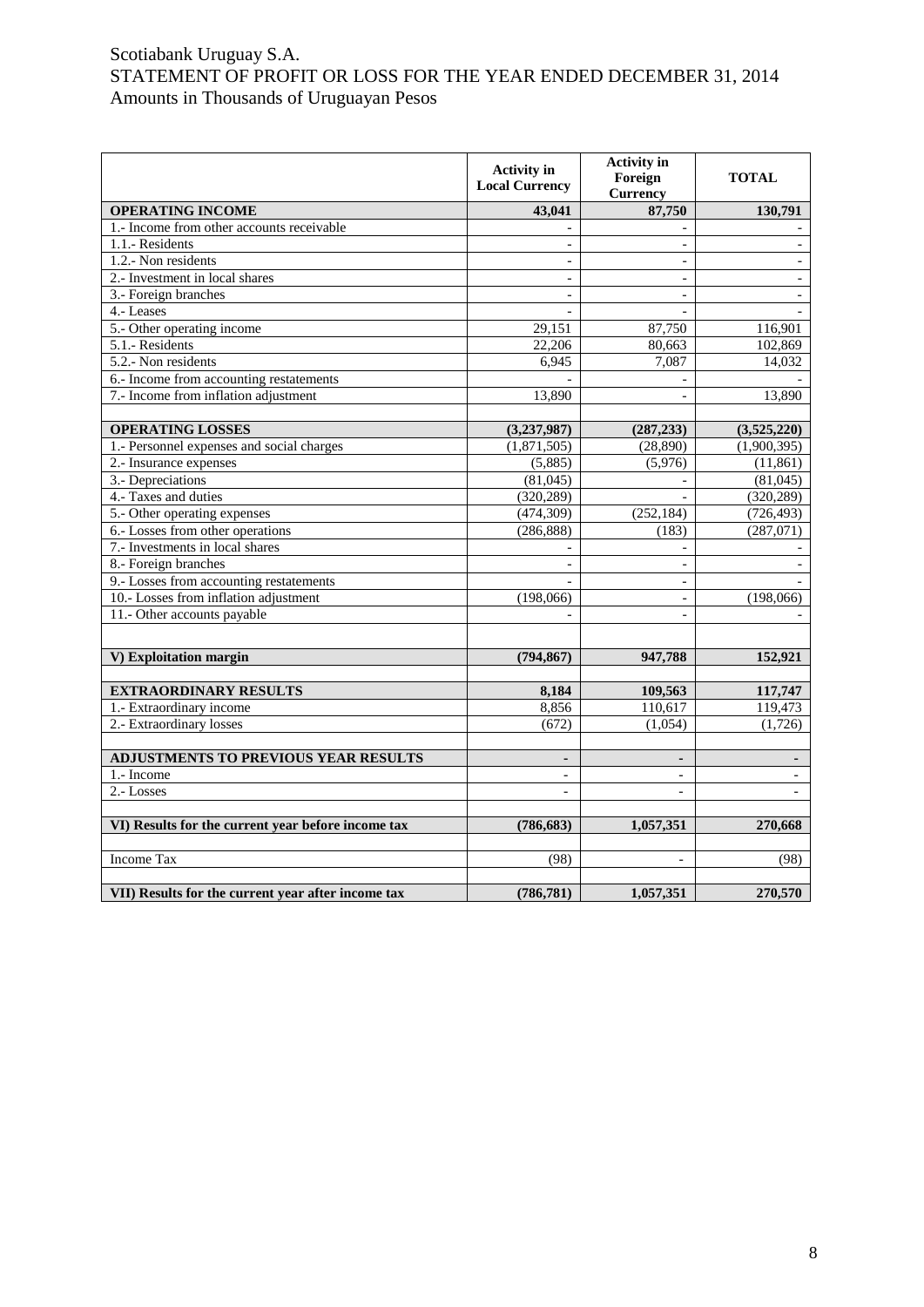## Scotiabank Uruguay S.A. STATEMENT OF CHANGES IN EQUITY FOR THE YEAR ENDED DECEMBER 31, 2014 Amounts in Thousands of Uruguayan Pesos

|                                                                                                                | <b>COMMON</b><br><b>STOCK</b> | <b>ADDITIONAL</b><br><b>PAID IN</b><br><b>CAPITAL</b> | <b>ADJUSTMENTS</b><br><b>TO SHARE-</b><br><b>HOLDERS'</b><br><b>EQUITY</b> | <b>RESERVES</b> | <b>RETAINED</b><br><b>EARNINGS</b> | <b>TOTAL</b><br><b>SHARE-</b><br><b>HOLDERS'</b><br><b>EQUITY</b> |
|----------------------------------------------------------------------------------------------------------------|-------------------------------|-------------------------------------------------------|----------------------------------------------------------------------------|-----------------|------------------------------------|-------------------------------------------------------------------|
| <b>Balances as at 12.31.2013</b>                                                                               | 3,210,772                     |                                                       | 423,773                                                                    |                 | (841, 158)                         | 2,793,387                                                         |
| <b>Capital contributions</b>                                                                                   |                               |                                                       |                                                                            |                 |                                    |                                                                   |
| Capitalization                                                                                                 |                               |                                                       |                                                                            |                 |                                    |                                                                   |
| <b>Profit allocation</b>                                                                                       |                               | ٠                                                     |                                                                            |                 |                                    |                                                                   |
| <b>Advanced payment of results</b>                                                                             |                               |                                                       |                                                                            |                 |                                    |                                                                   |
| <b>Restatements:</b><br>- Revaluation fixed assets                                                             |                               |                                                       |                                                                            |                 |                                    |                                                                   |
| - Inflation adjustment                                                                                         |                               | ٠                                                     | 184,176                                                                    |                 |                                    | 184,176                                                           |
| - Variation in the fair value of<br>available for sale securities                                              |                               |                                                       | 26,198                                                                     |                 |                                    | 26,198                                                            |
| -Variation in the value of<br>investments due to equity<br>adjustments in controlled<br>companies and branches |                               |                                                       |                                                                            |                 |                                    |                                                                   |
| <b>Current year result</b>                                                                                     |                               |                                                       |                                                                            |                 | 270,570                            | 270,570                                                           |
| <b>Balances as at 12.31.2014</b>                                                                               | 3,210,772                     | ٠                                                     | 634,147                                                                    |                 | (570, 588)                         | 3,274,331                                                         |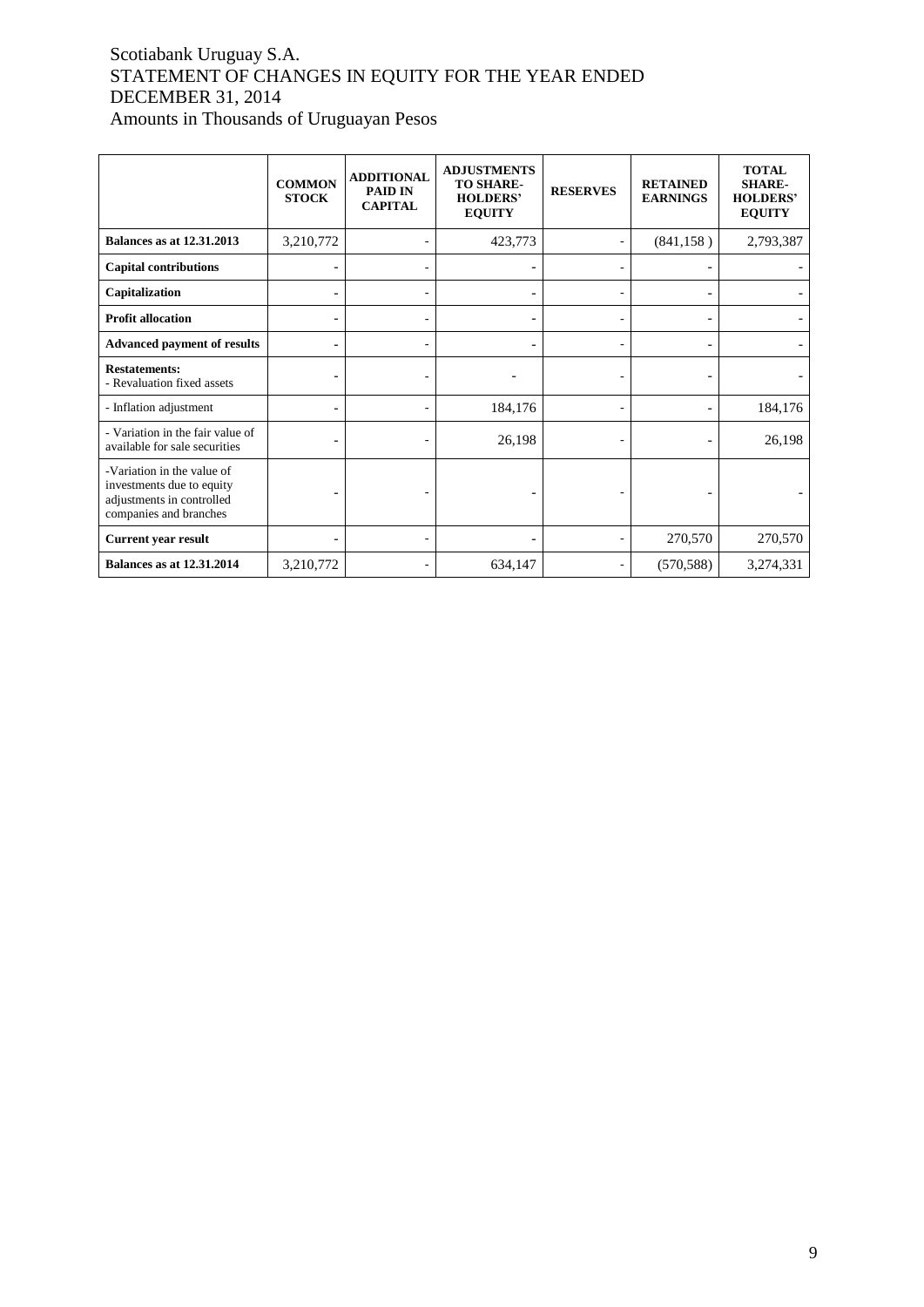|                                                                                                                       | 12.31.2014              |
|-----------------------------------------------------------------------------------------------------------------------|-------------------------|
| <b>CASH FLOWS FROM OPERATING ACTIVITIES</b>                                                                           |                         |
| Income for the year                                                                                                   | 270,570                 |
| Adjustments that reconcile the net profit for the year to net cash from operating activities:                         | 496,665                 |
| Depreciation of fixed assets                                                                                          | 58,280                  |
| Amortization of intangible assets                                                                                     | 22,765                  |
| Effects of the inflation adjustment and foreign exchange differences from valuation                                   | 169,605                 |
| Difference in quotations and value readjustments for securities held for trading and securities<br>available for sale | (5,948)                 |
| Adjustment to cost of securities held to maturity                                                                     |                         |
| Securities provisions                                                                                                 |                         |
| Securities income accrued not received                                                                                | (552)                   |
|                                                                                                                       |                         |
| Accrued expenses<br>Accrued interest income not received                                                              | (77, 465)<br>(290, 652) |
|                                                                                                                       |                         |
| Provision for doubtful debtors                                                                                        | 735,968                 |
| Accrued income not received                                                                                           | (14, 634)               |
| Accrued interest expense not paid                                                                                     | 17,074                  |
| Not accrued income received                                                                                           |                         |
| Not accrued interest paid                                                                                             |                         |
| Result from sales of fixed assets                                                                                     | (117,776)               |
| Result from booking premises at their market value                                                                    |                         |
| (INCREASE) DECREASE IN OPERATING ASSETS                                                                               | (1,491,231)             |
| Securities (held for trading and available for sale)                                                                  | (32, 562)               |
| Credits - Financial Sector $1$                                                                                        | (499, 895)              |
| Credits - Non Financial Sector <sup>1</sup>                                                                           | (827, 521)              |
| Other assets                                                                                                          | (131, 253)              |
| <b>INCREASE (DECREASE) IN OPERATING LIABILITIES</b>                                                                   | 4,151,488               |
| Obligations - Financial Sector $2$                                                                                    | 201,693                 |
| Obligations - Non Financial Sector <sup>2</sup>                                                                       | 3,958,968               |
| Other liabilities                                                                                                     | (9,173)                 |
| Net variation of forward contracts                                                                                    | 5,037                   |
| Net cash from operating activities                                                                                    | 3,432,529               |
|                                                                                                                       |                         |
| <b>CASH FLOWS FROM INVESTING ACTIVITIES</b>                                                                           |                         |
| Net cash flow of securities held to maturity                                                                          |                         |
| Net cash flow of fixed assets                                                                                         | 69,174                  |
| Increase in intangible assets                                                                                         | (9, 810)                |
| Net cash flow of special investments                                                                                  |                         |
| Net cash flow of other investments                                                                                    | 37,092                  |
| Net cash from investing activities                                                                                    | 96,456                  |
|                                                                                                                       |                         |
| CASH FLOWS FROM FINANCING ACTIVITIES                                                                                  |                         |
| Capital contribution (rescue) / (profit allocation)                                                                   |                         |
| Net cash flow of subordinated loans                                                                                   | 135,424                 |
| Issuance (amortization) of debentures and certificates of deposit                                                     |                         |
| Other obligations originated by financing activities                                                                  |                         |
| Net cash from financing activities                                                                                    | 135,424                 |
|                                                                                                                       |                         |
| Net increase in cash and cash equivalents                                                                             | 3,664,409               |
| Exchange differences generated from cash and equivalents                                                              | 1,118,628               |
|                                                                                                                       |                         |
| Cash and cash equivalents at the beginning of the year                                                                | 10,637,631              |
| Cash and cash equivalents at the end of the year                                                                      | 15,420,668              |

<sup>1</sup> Except forward contracts.

 $2$  Except subordinated loans, debentures and forward contracts.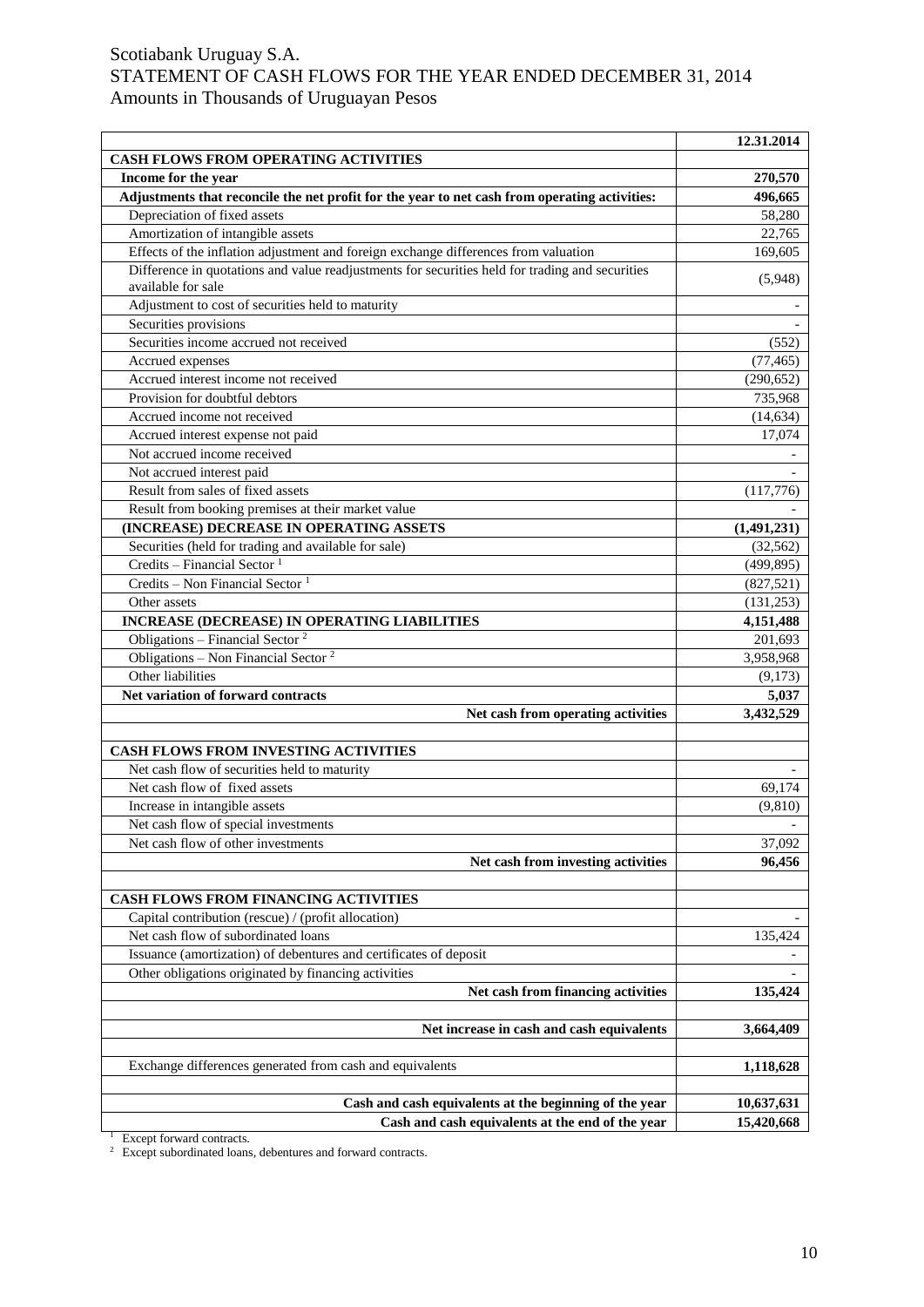# **Notes to the Financial Statements for the year ended December 31, 2014**

## **Note 1 - Approval by the Shareholders' Meeting**

Financial Statements for the year ended December 31, 2014, have not been considered yet by the Ordinary Shareholders' Meeting in accordance with article 344 of Law N° 16.060 dated September 4, 1989.

## **Note 2 - Information about the financial institution**

## **2.1 Legal nature**

Scotiabank Uruguay S.A. ("the Bank") is a corporation that operates in the financial sector of the República Oriental del Uruguay under the legal regime established by Law Nº 15.322 dated September 17, 1982 and its subsequent amendments. In compliance with articles 32, 33, and 35 of Law N° 17.613 dated December 27, 2002, the Executive Power resolved the incorporation of Nuevo Banco Comercial S.A. on December 31, 2002. It was authorized to operate as a bank by the Central Bank of Uruguay (C.B.U.) on March 19, 2003.

As a result of the reform of statutes approved by resolution of the Executive Power dated June 11, 2014, it was approved among other things, the change of the name of the Bank which was renamed Scotiabank Uruguay S.A.

Central Bank of Uruguay exercises control on banks and monitors compliance with minimum requirements regarding legal cash reserves, credit provisions and capital adequacy.

## **2.2 Accounting basis**

Financial statements are presented in compliance with the regulatory provisions in force in Uruguay and prepared in accordance with accounting standards, valuation, risk classification criteria and presentation regulations established by the Central Bank of Uruguay.

Financial statements were prepared based on historical costs, except for assets and liabilities in foreign currency, assets and liabilities with restatement clause, securities and fixed assets, which are valued according to the criteria expressed in Note 3, and the result of the year, which has been corrected to reflect the effects of inflation based on a simplified inflation adjustment methodology indicated by the Central Bank of Uruguay.

Said methodology, consists in applying an integral monetary adjustment using up to December 31, 2009 the Wholesale Price Index ("WPI") and then the Consumer Price Index ("CPI") both published by the National Institute of Statistics. The result of this adjustment is exposed in the Statement of Profit and Loss in the accounts "Income from inflation adjustment" and "Losses from inflation adjustment"; and in the Statement of Financial Position in "Adjustments to Shareholders' Equity".

The Central Bank of Uruguay Communication N° 2011/021 establishes that financial statements must be corrected to reflect the effects of inflation when cumulative CPI in the three previous calendar years exceeds 25%. The results for the year ended on December 31, 2013 were not corrected to reflect the effects of inflation. Because of the cumulative change in the CPI in three years exceeded 25% at December 31, 2013, in the year 2014 the financial statements were corrected to reflect the effects of inflation as explained in the previous paragraph.

For the preparation of the Statement of Cash Flows, cash and cash equivalents were defined as cash and due from banks.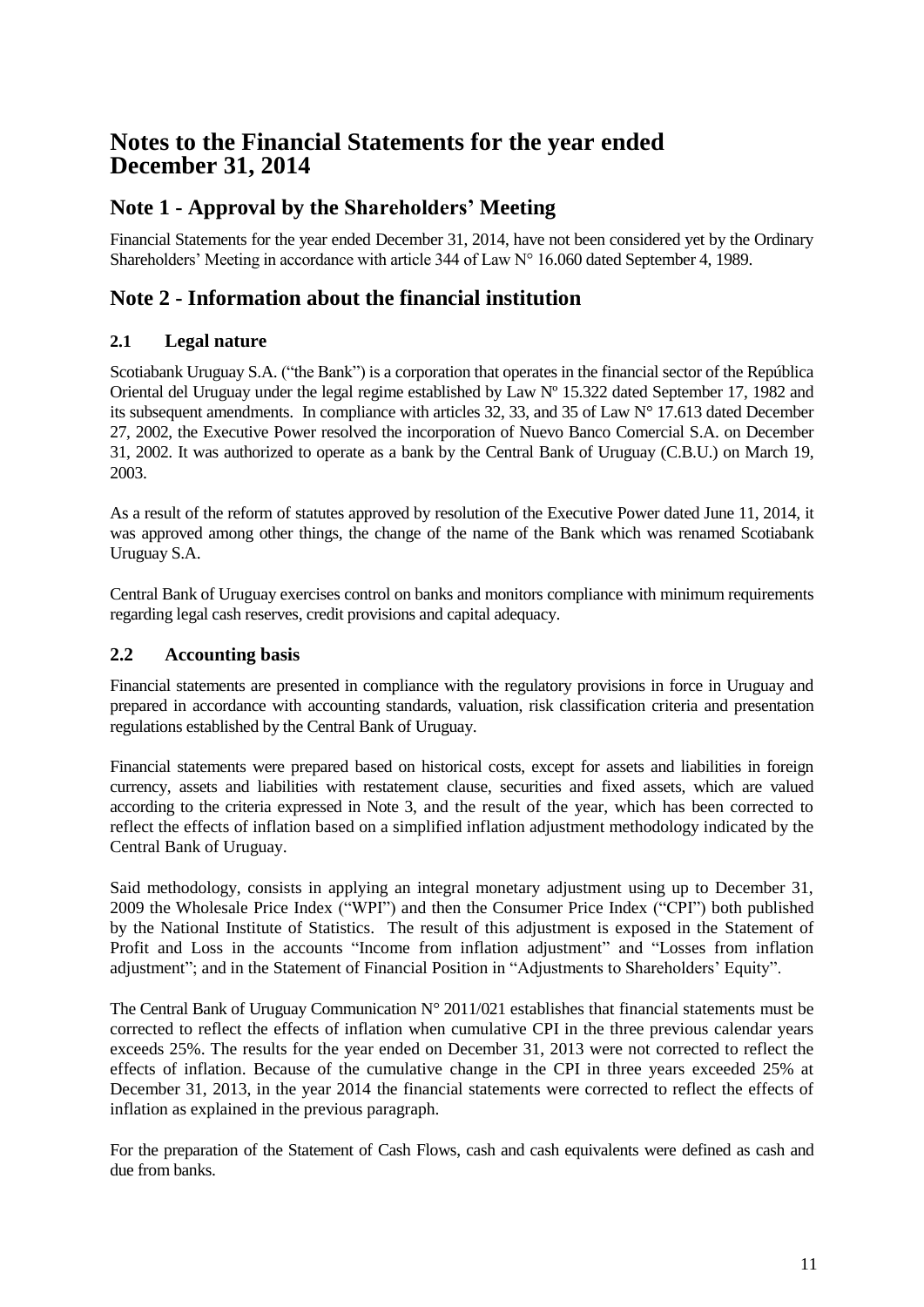## **2.3 Capital and shares**

As at December 31, 2014, the authorized capital amounts to thousands \$ 5,000,000 and the paid-in capital amounts to thousands \$ 3.210.772. It is represented by a share certificate of 3,210,771 registered shares worth \$ 1,000 each and a provisional certificate of registered shares worth \$ 579.76 held by Scotia Uruguay Holding S.A.

Additional information regarding the Bank's ownership structure is included in the Corporate Government's Annual Report (non audited information) required by article 477 of the Compilation of Central Bank Regulations, which is available on the Bank's website.

### **2.4 Board of Directors and Executive Staff**

As at December 31, 2014, the Bank's Board of Directors is comprised as follows:

| Carlos González Taboada | President                                           |
|-------------------------|-----------------------------------------------------|
| Diego Patricio Masola   | Vice President                                      |
| Juan Cabrera Ferreyros  | <b>Director</b>                                     |
| César Calderón Herrada  | Director and member of the Internal Audit Committee |
| Martín Guerra Aguirre   | Director                                            |

The Executive Staff, in accordance to the stipulated in article 261 of the Compilation of Central Bank Regulations, is also comprised of:

| Horacio Enrique Correge             | <b>General Manager</b>                              |
|-------------------------------------|-----------------------------------------------------|
| Juan Cabrera Ferreyros              | <b>Administration and Services Manager</b>          |
| Roberto Gelber Barki                | <b>Treasury and Capital Markets Manager</b>         |
| Luis Álvarez Perazzo                | <b>Financial Manager</b>                            |
| Juan José Baluga Bello              | <b>Retail Products Manager</b>                      |
| Gabriel Esteban Barandiarán Cubitto | Customer's Claims Responsible                       |
| María Fernanda Brignoni Rodríguez   | Human Capital Manager                               |
| Alejandro Conforte Mariano          | <b>Foreign Relations Manager</b>                    |
| Gervasio Fernández Vázquez          | <b>General Accountant</b>                           |
| Ana Laura Gatti Dura                | <b>Internal Audit Manager</b>                       |
| Federico Veiga Fernández            | <b>Risks and Asset Recovery Manager</b>             |
| Antonio Luongo Caselli              | Foreign Exchange Operator                           |
| Gustavo Alejandro Manriquez Vázquez | Personal Banking Manager                            |
| Armando Sergio Pensatori Aurucci    | <b>Operations Manager</b>                           |
| María del Luján Rodríguez Chanquet  | <b>Compliance Officer</b>                           |
| Alejandro Federico Suzacq Fiser     | <b>Wholesale Banking Manager</b>                    |
| Maximiliano Saporito Veneri         | Strategic Planning, Compliance and Controls Manager |

Subsequent to year-end, Gustavo Alejandro Manriquez Vázquez resigned to his position in the bank. Accordingly, subject to regulatory approvals, Mr. Diego Masola has been appointed General Manager and Mr. Horacio Correge has been appointed Manager of Retail Banking and SMEs, Deputy General Manager and Director of the Bank.

Additional information regarding the Bank's management and control structure is included in the Corporate Government's Annual Report (non audited information) required by article 477 of the Compilation of Central Bank Regulations, which is available on the Bank's website.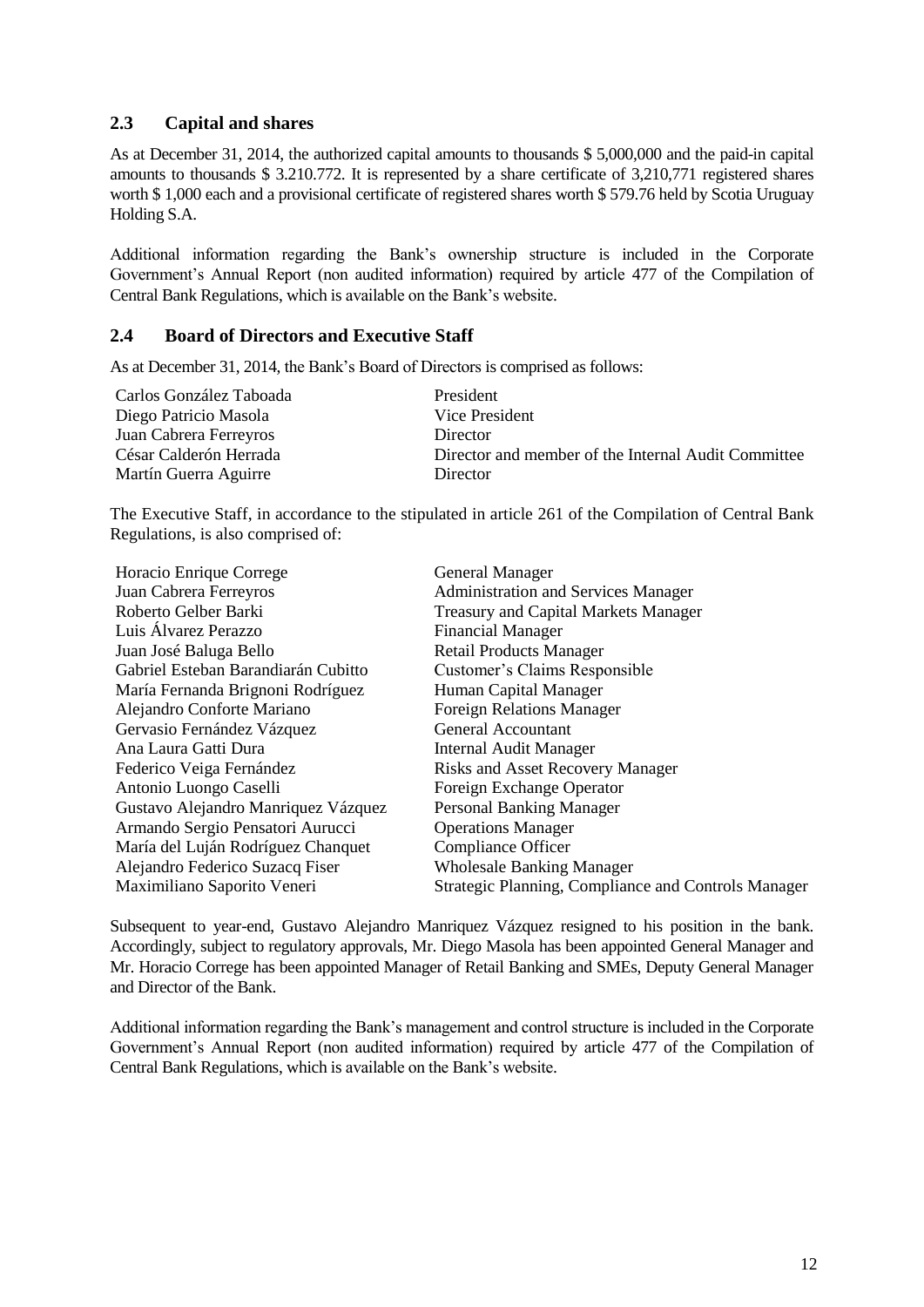## **Note 3 - Information regarding assets and liabilities**

## **3.1 Assets and liabilities denominated in foreign currency**

Assets and liabilities denominated in foreign currency are translated into U.S. Dollars at the exchange rates published by the foreign exchange desk of the Central Bank of Uruguay as at the end of the year.

The resulting amounts in U.S. Dollars are then translated into local currency at the exchange rate as at the end of the year (US\$  $1 = $24.333$ ).

## **3.2 Foreign currency position**

The global position in foreign currency as at December 31, 2014 is broken down as follows:

#### **In thousands**

|                         | Assets in           | <b>Liabilities</b> in | Net position in foreign currency |           | <b>Equivalent net</b> |
|-------------------------|---------------------|-----------------------|----------------------------------|-----------|-----------------------|
| <b>Currency</b>         | foreign<br>currency | foreign<br>currency   | Asset                            | Liability | position in US\$      |
| U.S. Dollars            | 1,310,157           | 1,299,047             | 11,110                           |           | 11,110                |
| Argentine Pesos         | 276                 | 133                   | 143                              |           |                       |
| <b>Brazilian Reales</b> | 443                 |                       | 443                              |           | 167                   |
| Euros                   | 10,218              | 10,236                | $\overline{\phantom{0}}$         | 18        | (22)                  |
| Other                   | ۰                   | $\blacksquare$        |                                  |           | 95                    |
| <b>TOTAL</b>            |                     |                       |                                  |           | 11,367                |

## **3.3 Securities**

Securities are valued in accordance with criteria established in Rule 2.2 of the Accounting Standards and Chart of Accounts for Financial Institutions as described below.

The securities held for trading are valued at their market value including transaction costs and deducting accrued interests. Market value adjustments are included into the Profit and Loss Account of the fiscal year.

The securities available for sale are valued at their fair value, including transaction costs and deducting accrued interests. Fair value adjustments are included directly into the Equity until said securities are sold or reimbursed, and at that moment, the adjustments are inputted in the result of the fiscal year.

The securities held to maturity are valued at their acquisition cost including transaction costs and deducting accrued interests, adjusted for the difference between the acquisition price and face value, which is accrued on a lineal basis for the remaining time to maturity.

Accrued interests are included in the results for the fiscal year.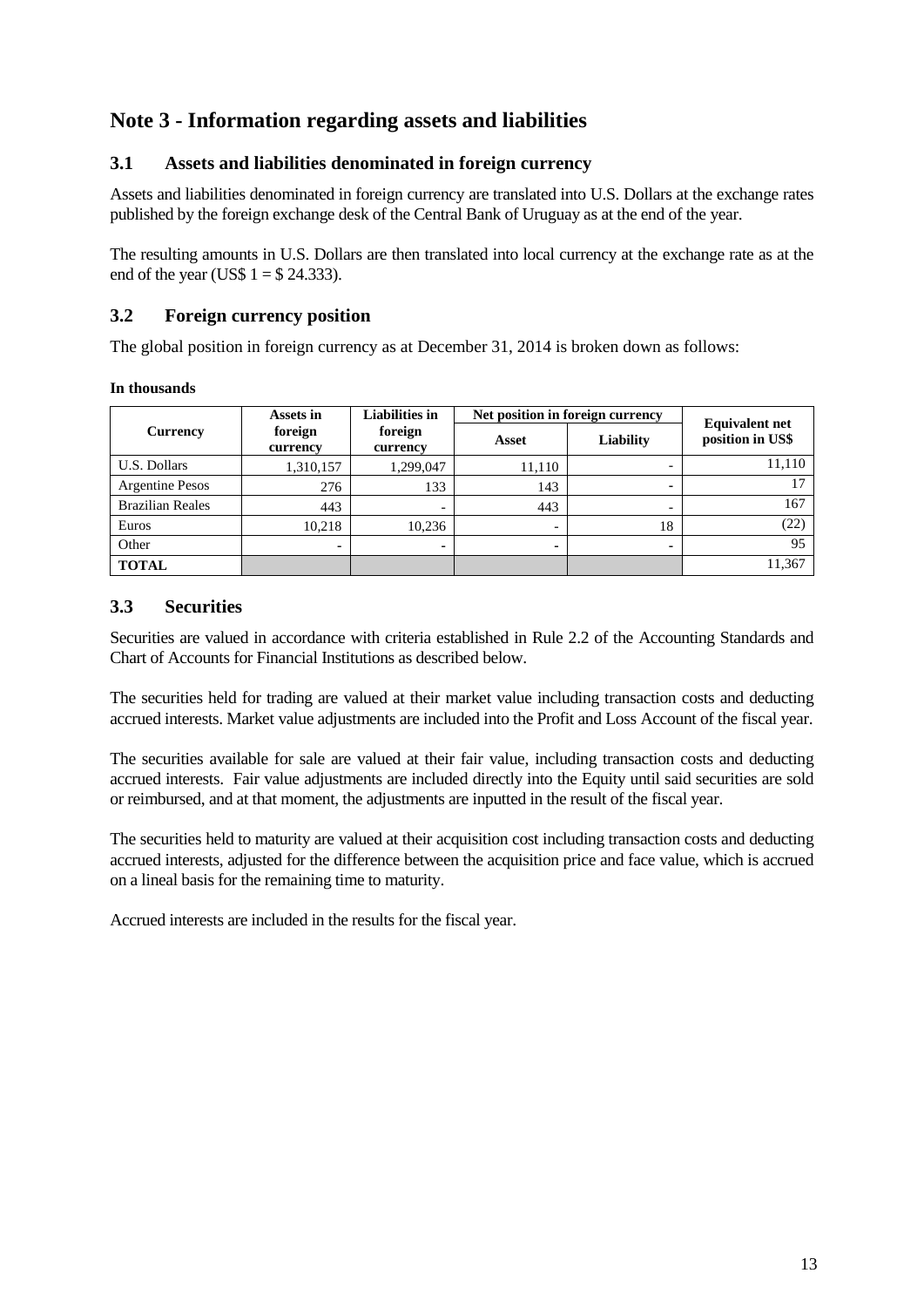The composition of the securities portfolio as at December 31, 2014 is as follows:

| <b>SECURITIES</b>                                |                                | <b>Amounts in thousands of</b><br><b>Uruguayan Pesos</b> |                     |
|--------------------------------------------------|--------------------------------|----------------------------------------------------------|---------------------|
|                                                  | <b>Currency of</b><br>issuance | <b>Book value</b>                                        | <b>Market value</b> |
| <b>Securities held for trading</b>               |                                | 12,868                                                   | 12,868              |
| <b>Uruguayan Government Securities</b>           |                                | 12,868                                                   | 12,868              |
| - Treasury Bonds                                 | U.S. Dollars                   | 12,668                                                   | 12,668              |
|                                                  |                                |                                                          |                     |
| Accrued interest Uruguayan Government Securities |                                | 200                                                      | 200                 |
| Securities available for sale                    |                                | 268,926                                                  | 268,926             |
| <b>Uruguayan Government Securities</b>           |                                | 134,468                                                  | 134,468             |
| - Treasury Bonds                                 | <b>U.S. Dollars</b>            | 5,854                                                    | 5,854               |
| - Global Bonds                                   | <b>Indexed Units</b>           | 20                                                       | 20                  |
| - Global Bonds                                   | <b>U.S. Dollars</b>            | 3,064                                                    | 3,064               |
| - Treasury Bonds                                 | <b>Indexed Units</b>           | 117,239                                                  | 117,239             |
| - Treasury Bonds                                 | Uruguayan Pesos                | 8,291                                                    | 8,291               |
|                                                  |                                |                                                          |                     |
| <b>Foreign Government Securities</b>             |                                | 75,267                                                   | 75,267              |
| $- U.S.A.$                                       | <b>U.S. Dollars</b>            | 75.267                                                   | 75,267              |
|                                                  |                                |                                                          |                     |
| <b>Private Securities</b>                        |                                | 58,423                                                   | 58,423              |
| - Uruguayan                                      | U.S. Dollars                   | 10,000                                                   | 10,000              |
| $- U.S.A.$                                       | <b>U.S. Dollars</b>            | 48,423                                                   | 48,423              |
|                                                  |                                |                                                          |                     |
| Accrued interest Uruguayan Government Securities |                                | 597                                                      | 597                 |
| Accrued interest Foreign Government Securities   |                                | 6                                                        | 6                   |
| <b>Accrued interest Private Securities</b>       |                                | 165                                                      | 165                 |
| <b>Impairment Provision</b>                      |                                | $\overline{a}$                                           |                     |
| <b>Securities held to maturity</b>               |                                |                                                          |                     |
|                                                  |                                | ٠                                                        | $\blacksquare$      |
| <b>TOTAL SECURITIES</b>                          |                                | 281,794                                                  | 281,794             |

| <b>SECURITIES ISSUED BY THE C.B.U.</b> 3     |                                | <b>Amounts in thousands of</b><br><b>Uruguayan Pesos</b> |              |  |
|----------------------------------------------|--------------------------------|----------------------------------------------------------|--------------|--|
|                                              | <b>Currency of</b><br>issuance | <b>Book value</b>                                        | Market value |  |
| Securities held for trading                  |                                |                                                          |              |  |
| Securities available for sale                |                                | 2,710,661                                                | 2,710,661    |  |
| - Monetary Regulation Bills                  | Uruguayan Pesos                | 1,637,217                                                | 1,637,217    |  |
| - Monetary Regulation Bills                  | <b>Indexed Units</b>           | 979,452                                                  | 979,452      |  |
| Accrued interest Securities issued by C.B.U. |                                | 93,992                                                   | 93,992       |  |
| Securities held to maturity                  |                                |                                                          |              |  |
| <b>TOTAL SECURITIES ISSUED BY C.B.U.</b>     |                                | 2,710,661                                                | 2,710,661    |  |

<sup>3</sup> Recorded under Outstanding credits to the Financial Sector.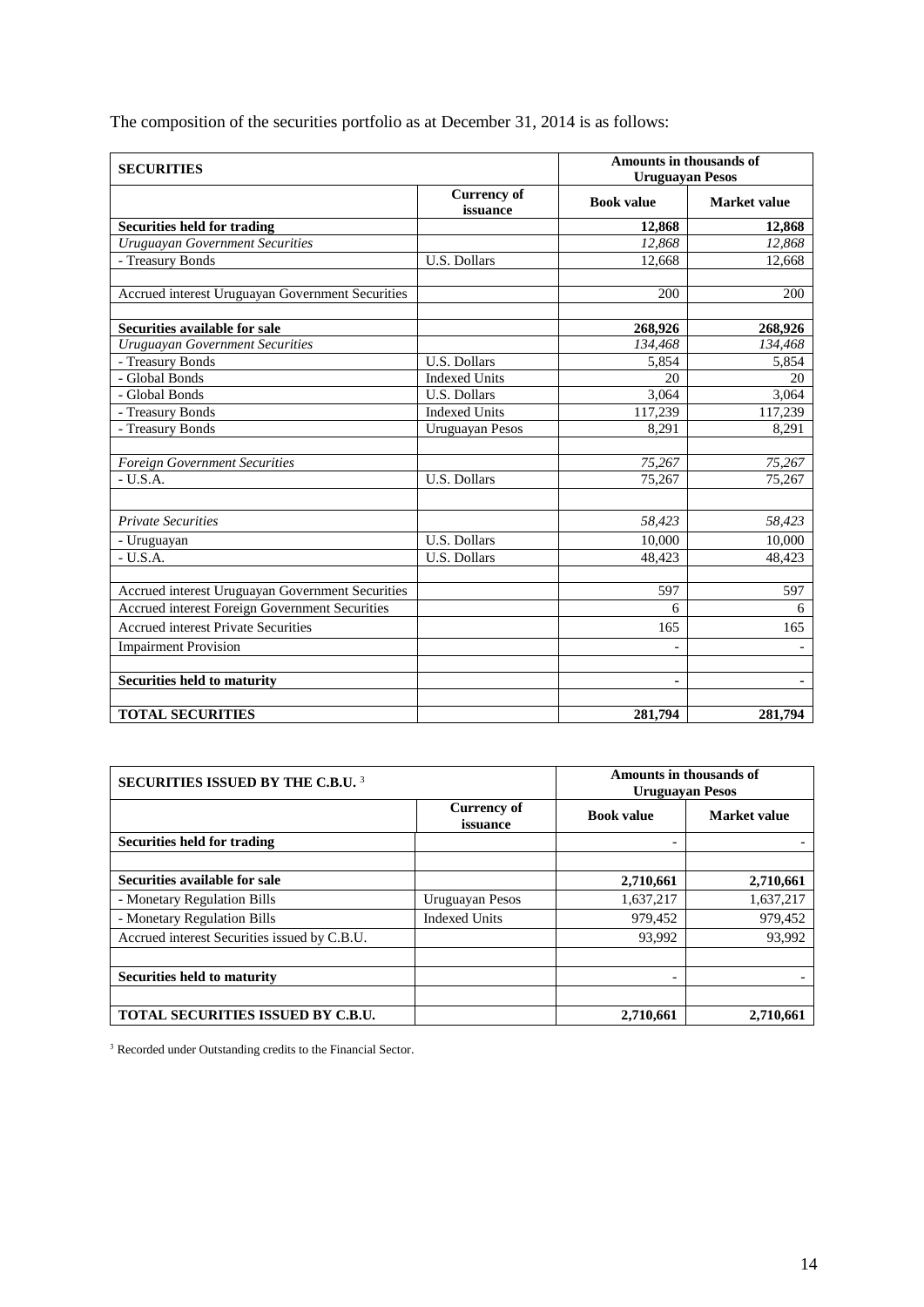## **3.4 Limitations to the free disposal of assets or equity and restriction to property rights**

As at December 31, 2014, the chapter "Securities – Securities available for Sale" includes thousands \$ 66,672 (thousands of Indexed Units 22,500 nominal value) corresponding to Treasury Notes in indexed units in guarantee of transactions through the Payment and Reciprocal Credit Agreement of ALADI.

### **3.5 Assets and liabilities with restatement clause**

The amounts of assets and liabilities subject to restatement clause are as follows:

#### **In thousands of Uruguayan pesos**

| <b>Restatement Index</b>           | <b>Restated Assets</b> | <b>Restated Liabilities</b> |
|------------------------------------|------------------------|-----------------------------|
| Consumer Price Index (C.P.I.)      | 1.368.079              |                             |
| Indexed Units (Unidades indexadas) | 3.859.726              | 2,450,247                   |
| TOTAL                              | 5,227,805              | 2,450,247                   |

### **3.6 Financial Sector and Non-Financial Sector Credit Portfolio**

Receivables include the receivable capital amount of each transaction and the corresponding interest accrued thereon.

The credit portfolio has been classified in accordance with criteria established in Rule 3.8. and the transitory standards of the Accounting Standards and Chart of Accounts for Financial Institutions.

Unpaid transactions of the Non Financial Sector are booked in "Overdue loans" after a period of 60 days from their expiration. Consumer loans are booked in "Under management for recovery" after a period of 90 days from their expiration, and they are transferred to "Delinquent loans" after 120 days from their expiration. In the case of Mortgage Loans, they are booked in "Under management for recovery" after a period of 180 days from their expiration, and transferred to "Delinquent loans" after 240 days from their expiration. Finally, Commercial Loans are booked in "Under management for recovery" after a period of 120 days from their expiration, and they are transferred to "Delinquent loans" after 180 days from their expiration.

Financial Sector loans overdue for 1 day or more are booked in "Overdue loans", after a period of 120 days from their expiration, they are booked in "Under management for recovery" and after 180 days from their expiration, they are booked in "Delinquent loans".

The necessary provisions have been booked to cover eventual losses derived from bad debts, in accordance with Rule 3.12 of the Accounting Standards and Plan of Accounts for Financial Institutions. In order to determine the amount to be provisioned, guarantees admitted by Rules 3.16 and 3.17 of said Accounting Standards have been deducted.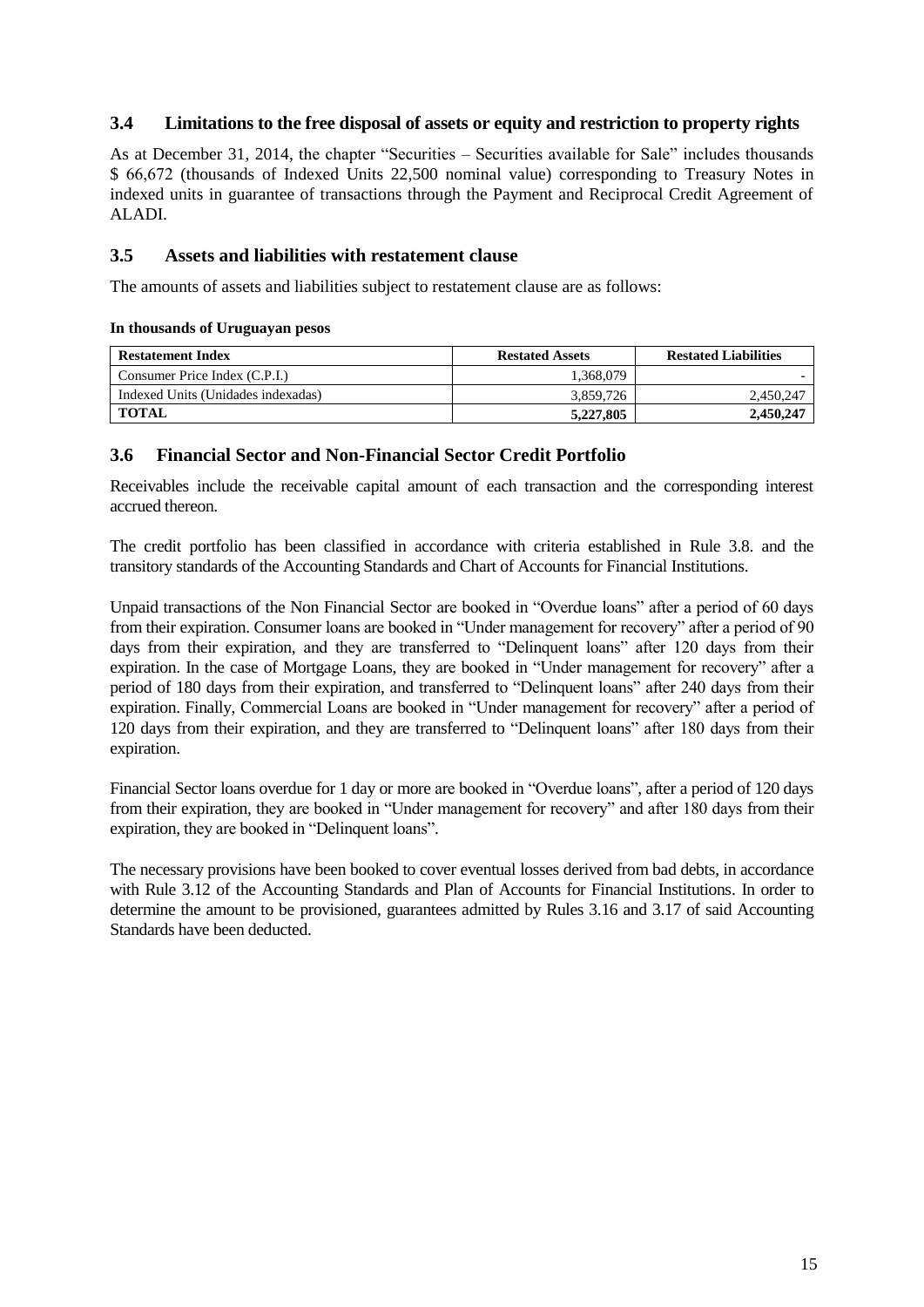## **Risks of Non-Financial Sector**

|  | In thousands of Uruguayan pesos |
|--|---------------------------------|
|--|---------------------------------|

| <b>Risk Categories</b>                                                                            | <b>Credits</b><br>local<br>currency | <b>Credits</b><br>foreign<br>currency<br>(equiv. local | Contin-<br>gencies | <b>Total Risks</b> | Computed<br>guarantees | <b>Constituted</b><br>Provisions <sup>4</sup>         |           | <b>Balance after</b><br>provisions |
|---------------------------------------------------------------------------------------------------|-------------------------------------|--------------------------------------------------------|--------------------|--------------------|------------------------|-------------------------------------------------------|-----------|------------------------------------|
|                                                                                                   |                                     | currency)                                              |                    |                    |                        | Minimum %                                             | Amount    |                                    |
| 1A Op. with liquidity<br>collateral                                                               | 47,544                              | 184,374                                                | 53,779             | 285,697            | 285,665                | 0%                                                    |           | 285,697                            |
| 1C Debtors with strong<br>repayment capacity                                                      | 7,525,902                           | 9,667,233                                              | 7,108,179          | 24,301,314         | 3,823,043              | Equal to or more<br>than $0.5%$ and<br>less than 1,5% | 102,397   | 24,198,917                         |
| 2A Debtors with acceptable<br>repayment capacity                                                  | 1,018,259                           | 4,932,200                                              | 467,721            | 6,418,180          | 1,360,135              | Equal to or more<br>than $1,5%$ and<br>less than 3%   | 75,816    | 6,342,364                          |
| 2B Debtors with potential<br>repayment problems                                                   | 596,466                             | 3,029,287                                              | 248,254            | 3,874,007          | 1,225,985              | Equal to or more<br>than 3% and less<br>than 17%      | 79,676    | 3,794,331                          |
| 3 Debtors with<br>compromised repayment<br>problems                                               | 345,118                             | 440,052                                                | 99,805             | 884,975            | 255,997                | Equal to or more<br>than 17% and less<br>than $50%$   | 107,034   | 777,941                            |
| 4 Debtors with highly<br>compromised repayment<br>problems                                        | 83.100                              | 167,489                                                | 28,395             | 278,984            | 88,314                 | Equal to or more<br>than 50% and less<br>than 100%    | 95,311    | 183,673                            |
| 5. Irrecoverable                                                                                  | 707,113                             | 167,681                                                | 8,124              | 882,918            | 42,590                 | 100%                                                  | 839,659   | 43,259                             |
| <b>SUBTOTAL<sup>5</sup></b>                                                                       | 10,323,502                          | 18,588,316                                             | 8,014,257          | 36,926,075         | 7,081,729              |                                                       | 1,299,893 | 35,626,182                         |
| Other accounts receivable                                                                         | 151,621                             | 331,218                                                |                    | 482,839            |                        |                                                       |           | 482,839                            |
| Minus: Credit risk<br>equivalent of forward<br>contracts and trading options<br>contingent rights |                                     |                                                        |                    |                    |                        |                                                       |           |                                    |
| Plus: Forward contracts and<br>trading options contingent<br>rights                               |                                     |                                                        |                    |                    |                        |                                                       |           |                                    |
| Other contingencies<br><b>TOTAL</b>                                                               | 10,475,123                          | 18,919,534                                             | 8.014.257          | 37.408.914         | 7.081.729              | ٠                                                     | 1.299.893 | 36.109.021                         |
|                                                                                                   |                                     |                                                        |                    |                    |                        |                                                       |           |                                    |

4 In accordance with Rule 3.12 of the Accounting Standards and Plan of Account for Financial Institutions, some transactions are not

provisioned.<br>
It corresponds only to accounts included in the Credit Risk Information, forward contracts are included at their credit risk equivalent.

## **Risks Composition of Non-Financial Sector**

| <b>Risk Categories</b>                                                                         | Outstanding | <b>Provisions</b> | Overdue<br>credits | <b>Provisions</b> | Other<br>accounts<br>receivable | <b>Provisions</b> | Contingen-<br>cies | <b>Provisions</b> |
|------------------------------------------------------------------------------------------------|-------------|-------------------|--------------------|-------------------|---------------------------------|-------------------|--------------------|-------------------|
| 1A Op. with liquidity collateral                                                               | 231,917     |                   |                    |                   |                                 |                   | 53,779             |                   |
| 1C Debtors with strong repayment<br>capacity                                                   | 17,063,416  | 66,935            | ٠                  | ٠                 | 129,719                         | 567               | 7,108,179          | 34,895            |
| 2A Debtors with acceptable<br>repayment capacity                                               | 5,931,951   | 69,074            | ٠                  |                   | 18,508                          | 278               | 467,721            | 6,464             |
| 2B Debtors with potential<br>repayment problems                                                | 3,624,709   | 73,241            |                    |                   | 1,044                           | 31                | 248,254            | 6,404             |
| 3 Debtors with compromised<br>repayment problems                                               | 662,570     | 73,444            | 122,411            | 17,756            | 189                             | 22                | 99,805             | 15,812            |
| 4 Debtors with highly compromised<br>repayment problems                                        | 152,492     | 37,259            | 76,832             | 34,059            | 21,265                          | 10,633            | 28,395             | 13,360            |
| 5. Irrecoverable                                                                               | 310,967     | 304,211           | 558,403            | 522,278           | 5,424                           | 5,423             | 8,124              | 7,747             |
| SUBTOTAL <sup>6</sup>                                                                          | 27,978,022  | 624,164           | 757,646            | 574,093           | 176,150                         | 16,954            | 8,014,257          | 84,682            |
| Other accounts receivable                                                                      |             |                   |                    |                   | 482,839                         |                   |                    |                   |
| Minus: Credit risk equivalent of<br>forward contracts and trading<br>options contingent rights |             |                   |                    |                   |                                 |                   |                    |                   |
| Plus: Forward contracts and<br>trading options contingent rights                               |             | ٠                 | ٠                  |                   |                                 |                   | ٠                  |                   |
| Other contingencies                                                                            |             |                   |                    |                   |                                 |                   | ۰                  |                   |
| <b>TOTAL</b>                                                                                   | 27,978,022  | 624,164           | 757,646            | 574,093           | 658,989                         | 16,954            | 8,014,257          | 84,682            |

#### **In thousands of Uruguayan pesos**

6 It corresponds only to accounts included in the Credit Risk Information, forward contracts are included at their credit risk equivalent.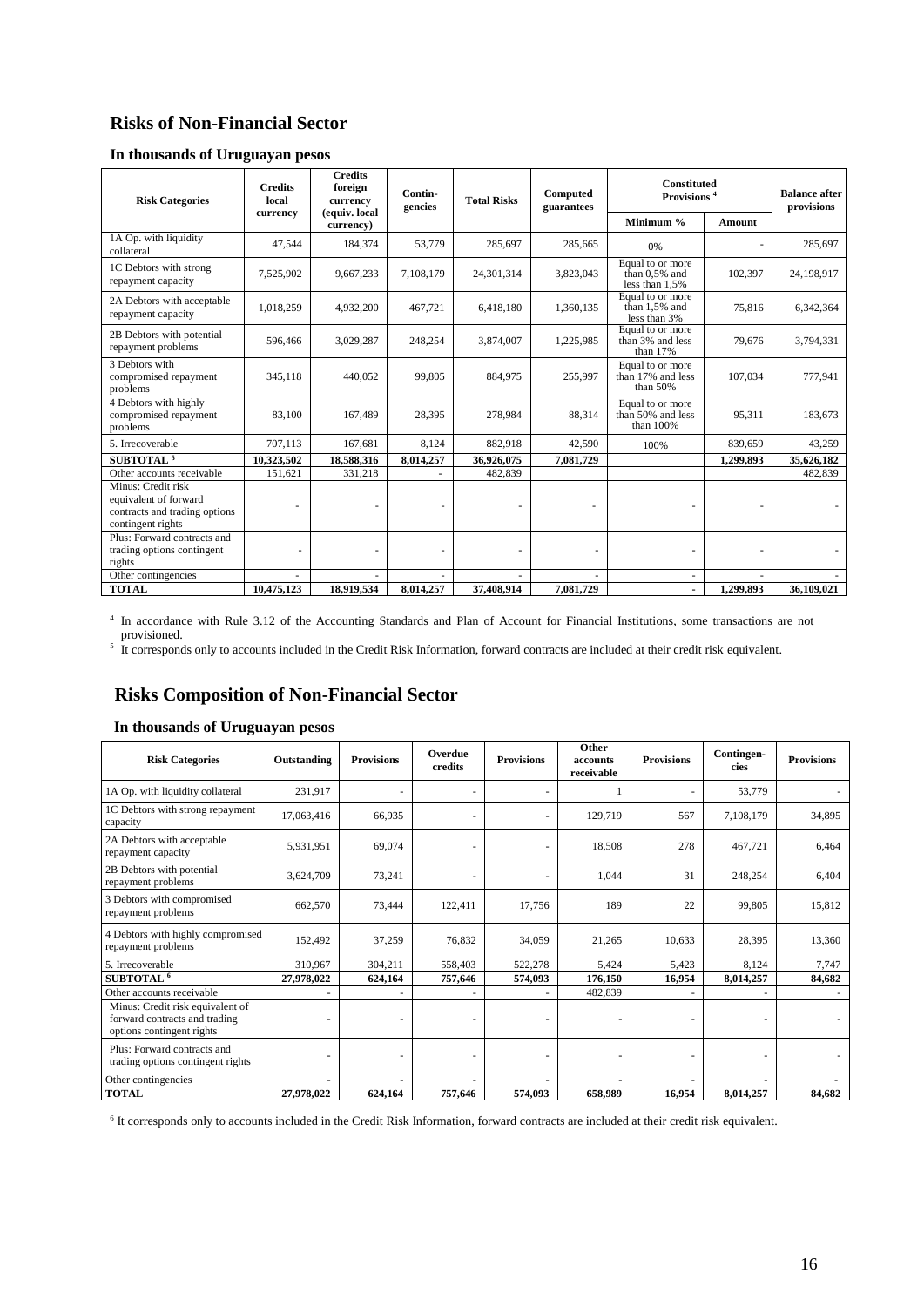## **Risks of Financial Sector**

#### **In thousands of Uruguayan pesos**

|                                                                                                            | <b>Demand</b>                        | <b>Demand</b>                                 |                                     | <b>Credits</b><br>Foreign                 |                          |                                 |                   |                        | Constituted<br>Provisions <sup>7</sup>                      |        |                           |
|------------------------------------------------------------------------------------------------------------|--------------------------------------|-----------------------------------------------|-------------------------------------|-------------------------------------------|--------------------------|---------------------------------|-------------------|------------------------|-------------------------------------------------------------|--------|---------------------------|
| <b>Risk</b><br><b>Categories</b>                                                                           | <b>Deposits</b><br>Local<br>Currency | <b>Deposits</b><br>Foreign<br><b>Currency</b> | <b>Credits</b><br>Local<br>currency | currency<br>(equiv.<br>local<br>currency) | Contin-<br>gencies       | Other<br>accounts<br>receivable | <b>Total Risk</b> | Computed<br>guarantees | <b>Minimum</b><br>$\frac{0}{0}$                             | Amount | Net risk of<br>provisions |
| 1A<br>Outstanding<br>resident<br>debtors or non-<br>residents<br>BBB+ or<br>higher                         | 1,557,347                            | 11,091,681                                    |                                     | 729,827                                   | 913,619                  | 3,803                           | 14,296,277        | 220                    | 0%                                                          | ł,     | 14,296,277                |
| 1B Non-<br>resident<br>debtors with<br>very strong<br>repayment<br>capacity                                |                                      |                                               |                                     | 555,260                                   | 241,335                  | 3,228                           | 799,823           |                        | Equal to or<br>more than<br>$0,2%$ and<br>less than<br>0,5% | 1,374  | 798,449                   |
| 1C Non-<br>resident<br>debtors with<br>strong<br>repayment<br>capacity                                     |                                      |                                               |                                     | 29,360                                    | 10,735                   |                                 | 40,095            |                        | Equal to or<br>more than<br>$0.5%$ and<br>less than<br>1,5% | 200    | 39,895                    |
| 2A Non-<br>resident<br>debtors with<br>acceptable<br>repayment<br>capacity                                 |                                      |                                               |                                     |                                           |                          |                                 |                   |                        | Equal to or<br>more than<br>1,5% and<br>less than<br>3%     |        |                           |
| 2B Non-<br>resident<br>debtors with<br>potential<br>repayment<br>problems                                  |                                      |                                               |                                     |                                           |                          |                                 |                   |                        | Equal to or<br>more than<br>3% and<br>less than<br>17%      |        |                           |
| 3 Non-resident<br>debtors with<br>compromised<br>repayment<br>problems                                     |                                      |                                               |                                     |                                           |                          |                                 |                   |                        | Equal to or<br>more than<br>17% and<br>less than<br>50%     |        |                           |
| 4 Non-resident<br>debtors with<br>highly<br>compromised<br>repayment<br>problems                           | $\overline{\phantom{a}}$             |                                               |                                     | 309                                       |                          |                                 | 309               |                        | Equal to or<br>more than<br>50% and<br>less than<br>100%    |        |                           |
| 5.<br>Irrecoverable                                                                                        | ÷,                                   | ÷,                                            | $\overline{\phantom{a}}$            | ÷,                                        | $\overline{\phantom{a}}$ |                                 |                   | ÷,                     | 100%                                                        | ÷,     |                           |
| <b>SUBTOTAL</b><br>8                                                                                       | 1,557,347                            | 11,091,681                                    | $\blacksquare$                      | 1,314,756                                 | 1,165,689                | 7,031                           | 15,136,504        | 220                    |                                                             | 1,574  | 15,134,930                |
| Other accounts<br>receivable                                                                               | ÷,                                   | ÷,                                            | ä,                                  | ÷,                                        | ÷,                       | ä,                              | $\overline{a}$    | ÷.                     |                                                             | ÷,     |                           |
| Minus: Credit<br>risk equivalent<br>of forward<br>contracts and<br>trading options<br>contingent<br>rights | $\sim$                               | $\sim$                                        | ٠                                   | $\sim$                                    | (719, 332)               |                                 | (719, 332)        | $\sim$                 |                                                             | ä,     | (719, 332)                |
| Plus: Forward<br>contracts and<br>trading options<br>contingent<br>rights                                  |                                      | ÷,                                            |                                     |                                           | 497,293                  |                                 | 497,293           |                        |                                                             | ÷,     | 497,293                   |
| Other<br>contingencies                                                                                     | $\sim$                               | ÷,                                            | ÷,                                  | ÷,                                        | ÷,                       | ä,                              |                   | $\sim$                 |                                                             | ÷,     | $\overline{\phantom{a}}$  |
| <b>TOTAL</b>                                                                                               | 1,557,347                            | 11,091,681                                    | $\overline{\phantom{a}}$            | 1,314,756                                 | 943,650                  | 7,031                           | 14,914,465        | 220                    |                                                             | 1,574  | 14,912,891                |

<sup>7</sup> In accordance with Rule 3.12 of the Accounting Standards and Plan of Account for Financial Institutions, some transactions are not

provisioned.<br><sup>8</sup> It corresponds only to the line items reported to the Credit Risk Information, considering forward contracts for the equivalent credit risk. Excludes investment securities issued by the BCU, as detailed in Note 3.3.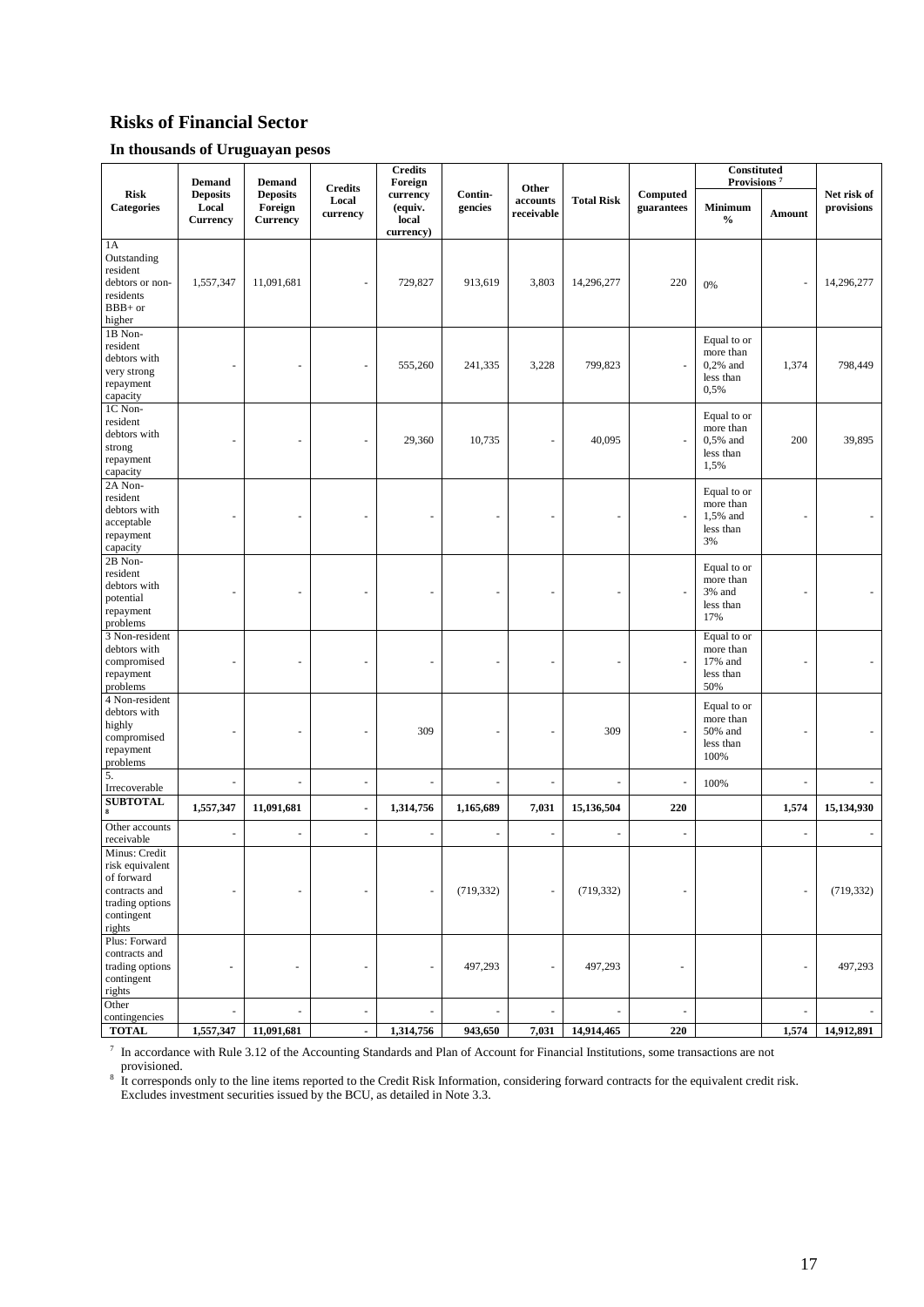## **Risks Composition of Financial Sector**

#### **In thousands of Uruguayan pesos**

| <b>Risk Categories</b>                                                                      | Demand<br><b>Deposits</b> | Outstanding<br><b>Credits</b> | Overdue<br><b>Credits</b> | Contin-<br>gencies | Other<br>accounts<br>receivable | <b>Total</b><br><b>Risks</b> |
|---------------------------------------------------------------------------------------------|---------------------------|-------------------------------|---------------------------|--------------------|---------------------------------|------------------------------|
| 1A Outstanding resident debtors or non-residents<br>$BBB+$ or higher                        | 12,649,028                | 729,827                       |                           | 913,619            | 3,803                           | 14,296,277                   |
| 1B Non-resident debtors with very strong<br>repayment capacity                              |                           | 555,260                       |                           | 241,335            | 3,228                           | 799,823                      |
| 1C Non-resident debtors with strong repayment<br>capacity                                   |                           | 29,360                        |                           | 10,735             |                                 | 40,095                       |
| 2A Non-resident debtors with acceptable<br>repayment capacity                               |                           |                               |                           |                    |                                 |                              |
| 2B Non-resident debtors with potential<br>repayment problems                                |                           |                               |                           |                    |                                 |                              |
| 3 Non-resident debtors with compromised<br>repayment problems                               |                           |                               |                           |                    |                                 |                              |
| 4 Non-resident debtors with highly compromised<br>repayment problems                        | ٠                         | 309                           |                           |                    |                                 | 309                          |
| 5. Irrecoverable                                                                            |                           |                               |                           |                    |                                 |                              |
| SUBTOTAL <sup>9</sup>                                                                       | 12,649,028                | 1,314,756                     |                           | 1,165,689          | 7,031                           | 15,136,504                   |
| Other accounts receivable                                                                   |                           |                               |                           |                    |                                 |                              |
| Minus: Credit risk equivalent of forward<br>contracts and trading options contingent rights |                           |                               |                           | (719, 332)         | $\blacksquare$                  | (719, 332)                   |
| Plus: Forward contracts and trading options<br>contingent rights                            |                           |                               |                           | 497,293            |                                 | 497,293                      |
| Other contingencies                                                                         |                           |                               |                           |                    |                                 |                              |
| <b>TOTAL</b>                                                                                | 12,649,028                | 1,314,756                     |                           | 943,650            | 7,031                           | 14,914,465                   |

9 It corresponds only to the line items reported to the Credit Risk Information, considering forward contracts for the equivalent credit risk. Excludes investment securities issued by the BCU, as detailed in Note 3.3.

#### **3.7 Allowance for loan loses**

The amounts constituted as at December 31, 2014 for thousands \$ 1,439,085 are presented:

- Thousands \$1,216,418 deducted from the respective assets accounts;
- Thousands \$ 85,041 corresponding to contingencies and thousands \$ 137,626 corresponding to the "Statistical Reserve" are shown in the liability.

The following chart shows the movements in the asset accounts "Allowance for doubtful debtors" and in the liability accounts "Allowance for contingency accounts". "General Provisions" and "Statistical Reserve":

| In thousands of Uruguayan pesos |  |  |  |
|---------------------------------|--|--|--|
|---------------------------------|--|--|--|

| <b>Allowance for doubtful debtors</b>       | Opening<br>balances      | <b>Additions</b> | <b>Deductions</b>        | <b>Write offs</b><br>against debt | Other net<br>movements   | Final<br>balances |
|---------------------------------------------|--------------------------|------------------|--------------------------|-----------------------------------|--------------------------|-------------------|
| Outstanding Credits – Financial Sector $10$ | 1,925                    | 1.806            | 2,601                    |                                   | 77                       | 1,207             |
| Outstanding Credits - Non Financial Sector  | 553.027                  | 933,271          | 619,831                  |                                   | (242, 308)               | 624,159           |
| Other accounts receivable                   | 7.912                    | 25,359           | 16,768                   |                                   | 457                      | 16,960            |
|                                             |                          |                  |                          |                                   |                          |                   |
| Overdue loans - Financial Sector            | $\overline{\phantom{a}}$ | ۰                |                          |                                   | $\overline{\phantom{a}}$ |                   |
| Overdue loans – Non Financial Sector        | 34.108                   | 61,609           | 42.892                   |                                   | (11,622)                 | 41,203            |
|                                             |                          |                  |                          |                                   |                          |                   |
| Under management for recovery               | 35,045                   | 59,998           | 41,771                   |                                   | (13, 147)                | 40,125            |
| Delinquent loans                            | 355.563                  | 736,805          | 512,963                  | 95.740                            | 9,099                    | 492.764           |
|                                             |                          |                  |                          |                                   |                          |                   |
| Provisions for Contingencies                | 73,530                   | 127.158          | 117.981                  |                                   | 2,334                    | 85,041            |
| <b>General Provisions</b>                   | $\overline{\phantom{a}}$ | ۰                |                          |                                   | $\overline{\phantom{a}}$ | ۰                 |
| <b>Statistical Reserve</b>                  | $\overline{\phantom{a}}$ | 137,616          | $\overline{\phantom{a}}$ |                                   | 10                       | 137,626           |
|                                             |                          |                  |                          |                                   |                          |                   |
| <b>TOTAL</b>                                | 1.061.110                | 2.083.622        | 1,354,807                | 95,740                            | (255, 100)               | 1.439.085         |

<sup>10</sup> Includes Demand Deposits.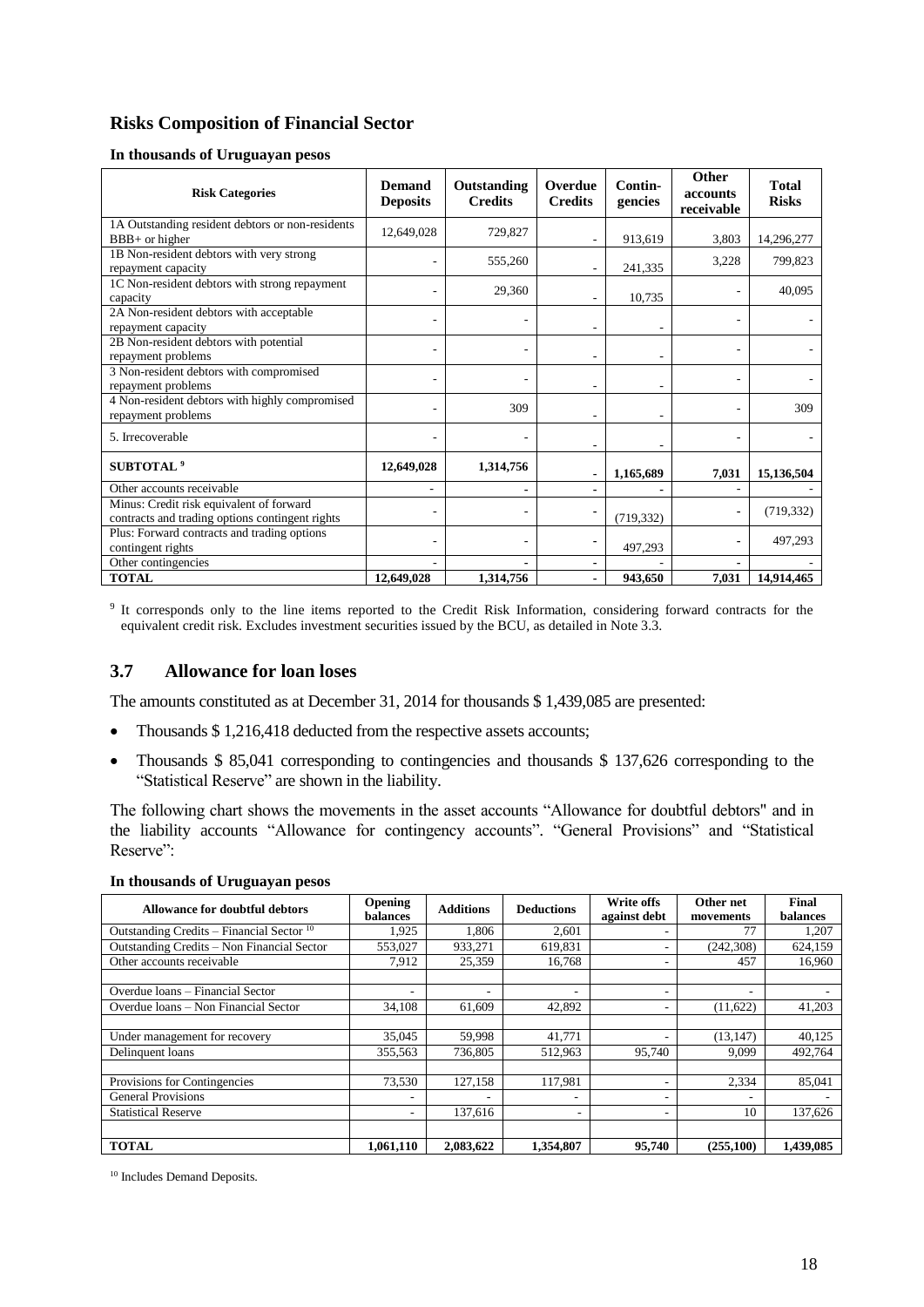## **3.8 Restructured problematic credit**

The following chart shows the problematic credits transactions restructured in the current year and the final balance of restructured credits.

| <b>RESTRUCTURED PROBLEMATIC CREDITS</b> | Number of credits restructured<br>in the current year | <b>Final Balance</b><br>(Thousands \$) |
|-----------------------------------------|-------------------------------------------------------|----------------------------------------|
| Outstanding credits                     | 853                                                   | 159.386                                |
| Overdue credits                         | 438                                                   | 26,520                                 |
| Total restructured problematic credits  | .291                                                  | 185.906                                |

### **3.9 Investments**

The composition of investments as at December 31, 2014 is as follows:

#### **In thousands of Uruguayan pesos**

| Concept                                                             | <b>Total in local currency</b> |
|---------------------------------------------------------------------|--------------------------------|
| Assets received in exchange for loan claims                         |                                |
| Idle premises                                                       | 30,556                         |
| Participations in capital authorized by the Central Bank of Uruguay | 3,397                          |
| Foreign branches                                                    |                                |
| Investments in shares                                               |                                |
| Other investments                                                   |                                |
| Investment provision                                                |                                |
| <b>TOTAL</b>                                                        | 33,953                         |

The balance of the account "Participations in capital authorized by the Central Bank of Uruguay" corresponds to the Bank's share in the following companies:

| Company                                                             | <b>Amount of the</b><br>participation<br><b>Thousands</b> \$ | Currency in which the<br>investment is calculated |
|---------------------------------------------------------------------|--------------------------------------------------------------|---------------------------------------------------|
| Participations in capital authorized by the Central Bank of Uruguay |                                                              |                                                   |
| REDBANC S.A. - (participation 20% - related party)                  | 635                                                          | Uruguayan Pesos                                   |
| C.U.M.P.S.A. - (participation 19.89% - related party)               | 1.517                                                        | Uruguayan Pesos                                   |
| B.E.V.S.A. - (participation 20.83% - related party)                 | 1,105                                                        | Uruguayan Pesos                                   |
| S.W.I.F.T. - (nominative participation)                             | 139                                                          | Euros                                             |
| EUROCLEAR OPERATION CENTER - (nominative participation)             |                                                              | Euros                                             |
| <b>TOTAL</b>                                                        | 3.397                                                        |                                                   |

## **3.10 Fixed assets**

The fixed assets are valued at their acquisition cost restated for inflation applying up to December 31, 2012, minus accumulated depreciation. Until December 31, 2009, fixed assets were adjusted by the variation of the Wholesale Price Index and then the variation of the Consumer Price Index both published by the National Institute of Statistics upon deduction of the corresponding accumulated depreciation. The net variation generated by the restatement of the year (increase or loss) is booked with credit or debit to the respective equity account (on May 31, 2013 the balance of said account was capitalized).

In compliance with Communication 2012/234 of the Central Bank of Uruguay, the restatement for inflation of fixed assets it is no longer applicable from fiscal year 2013.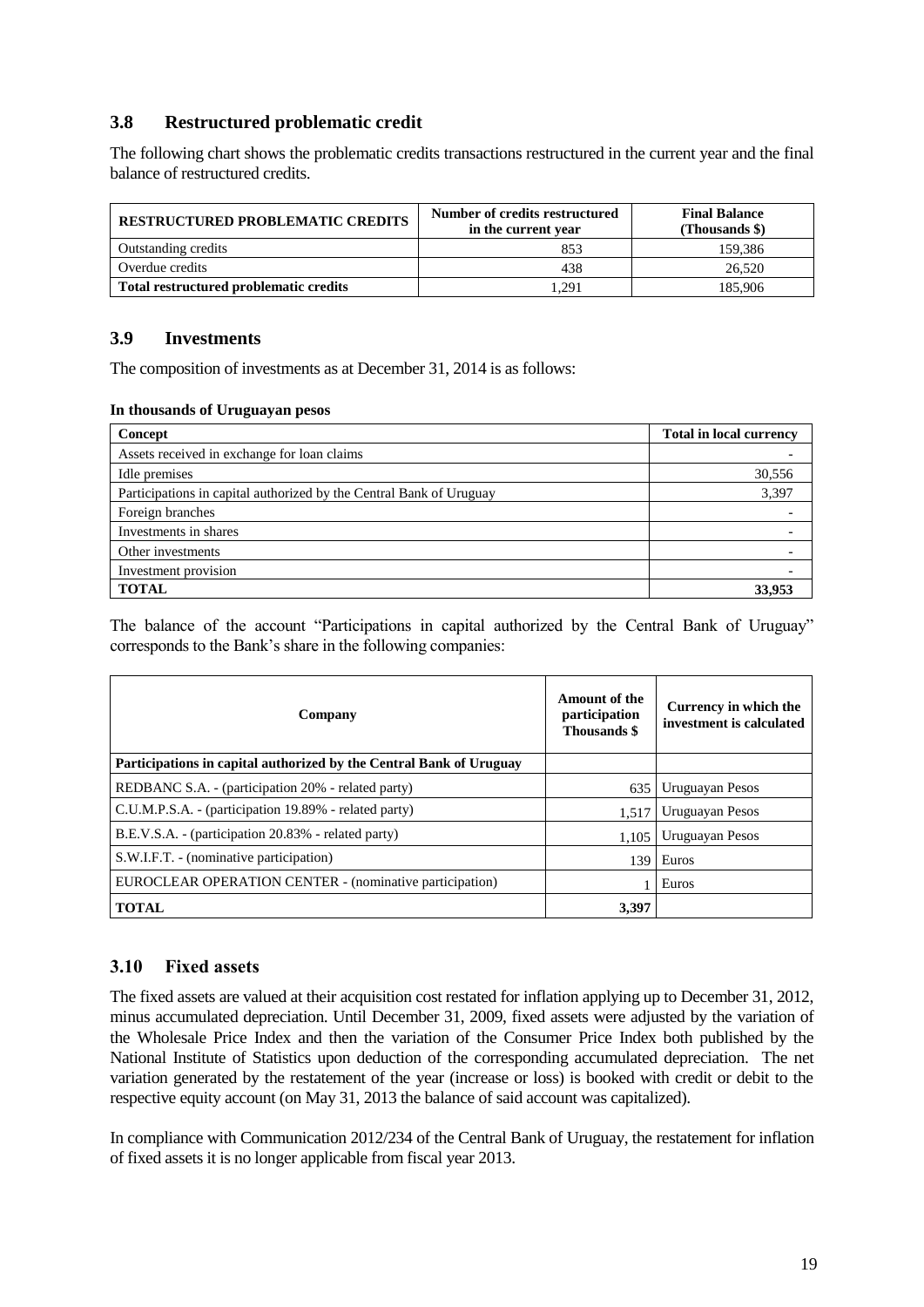Depreciations over the year are computed on restated values as at the end of the year, using the percentages set forth by the Central Bank of Uruguay, as follows:

|                                                     | Annual            |
|-----------------------------------------------------|-------------------|
|                                                     | depreciation rate |
| Buildings and safekeeping                           | 2 %               |
| Furniture, fixtures and fittings                    | 10 %              |
| Vehicles                                            | 20 %              |
| Computer equipment                                  | 20 %              |
| Improvements and installations in leased properties | 20 %              |

Costs of repair and maintenance are debited to the results of the year.

In compliance with Communication 2004/021, the Bank proceeded to compare the book value of its premises with their market value at the end of the year, booking them by the latter in those cases in which the valuations were lower than 90% of their revaluated cost, net of depreciations.

We detail below the breakdown of the corresponding balances:

| Concept                                                   | <b>Inflation</b><br>restated<br>value | Annual<br>depreciation<br>percentages<br>$\frac{0}{0}$ | <b>Accumulated</b><br>depreciation | <b>Depreciation</b><br>over the year | <b>Net Value</b> | <b>Market</b><br><b>Value</b> | <b>Book</b><br><b>Value</b> |
|-----------------------------------------------------------|---------------------------------------|--------------------------------------------------------|------------------------------------|--------------------------------------|------------------|-------------------------------|-----------------------------|
| <b>Owned Fixed</b><br><b>Assets</b>                       | 1,627,279                             |                                                        | 859,923                            | 47,227                               | 767,356          | 1,142,777                     | 629,642                     |
| Premises - Lands                                          |                                       |                                                        |                                    |                                      |                  |                               |                             |
| Premises -<br><b>Buildings</b>                            | 821,492                               | 2 a 10                                                 | 159,255                            | 11,389                               | 662,237          | 1,142,777                     | 524,522                     |
| Furniture. fixtures<br>and fittings                       | 303,227                               | 10                                                     | 264,086                            | 7,366                                | 39,141           |                               | 39,141                      |
| Computer<br>equipment                                     | 449,529                               | 20                                                     | 422,872                            | 26,833                               | 26,657           |                               | 26,657                      |
| Safekeeping<br>boxes                                      | 32,726                                | $\overline{c}$                                         | 7,691                              | 655                                  | 25,035           |                               | 25,035                      |
| Vehicles                                                  | 5,204                                 | 20                                                     | 5,192                              | 240                                  | 12               |                               | 13                          |
| Improvements and<br>installations on<br>leased properties | 15,101                                | 20                                                     | 827                                | 744                                  | 14,274           |                               | 14,274                      |
| <b>Taken</b> in<br>financial leasing                      | 441,955                               |                                                        | 377,408                            | 11,053                               | 64,547           |                               | 64,547                      |
| Computer<br>equipment                                     | 394,571                               | 20                                                     | 335,061                            | 10,921                               | 59,510           |                               | 59,510                      |
| Vehicles                                                  |                                       | 20                                                     |                                    |                                      |                  |                               |                             |
| Other                                                     | 47,384                                | 2 a 10                                                 | 42,347                             | 132                                  | 5,037            |                               | 5,037                       |
| <b>Buildings under</b><br>construction                    |                                       |                                                        |                                    |                                      |                  |                               |                             |
| <b>TOTAL</b>                                              | 2,069,234                             |                                                        | 1,237,331                          | 58,280                               | 831,903          |                               | 694,189                     |

#### **In thousands of Uruguayan pesos**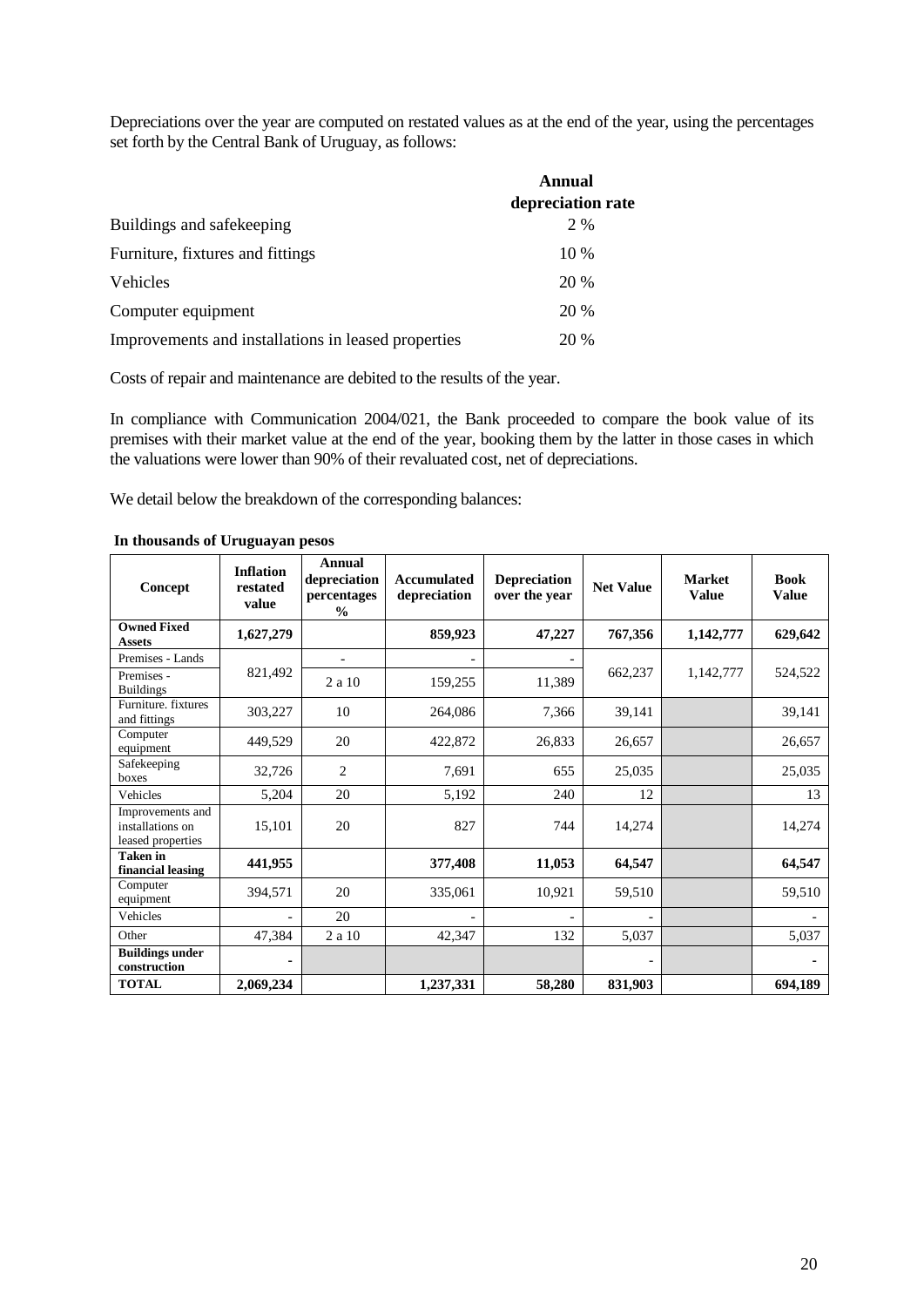## **3.11 Intangible assets**

The acquisition costs of application software, regarding the Bank's project to change its information technology infrastructure, include the software license and implementation costs. Those deferred charges are amortized during 60 months as of the date each system is promoted into production.

We detail below the corresponding amounts:

#### **In thousands of Uruguayan Pesos**

| Concept                                   | Net opening<br>balance   | <b>Increases</b>         | <b>Fiscal year</b><br>amortization | Net ending<br>balance |
|-------------------------------------------|--------------------------|--------------------------|------------------------------------|-----------------------|
| Goodwill                                  | $\overline{\phantom{0}}$ |                          |                                    |                       |
| Application software                      | 25.358                   | 9.809                    | 22,765                             | 12.402                |
| Authorized by the Central Bank of Uruguay | -                        | $\overline{\phantom{0}}$ |                                    |                       |
| <b>TOTAL</b>                              | 25,358                   | 9,809                    | 22,765                             | 12.402                |

#### **3.12 Subordinated debentures**

The composition of subordinated debentures as at December 31, 2014 is as follows:

#### **In thousands of Uruguayan Pesos**

| <b>Terms to maturity</b> | Local<br>currency        | Foreign<br>currency | <b>Total</b> |
|--------------------------|--------------------------|---------------------|--------------|
| Less than 12 months      |                          |                     |              |
| Between 12 y 24 months   |                          |                     |              |
| Between 24 y 36 months   |                          |                     |              |
| Between 36 y 48 months   |                          |                     |              |
| More than 48 months      | $\overline{\phantom{0}}$ | 1,119,318           | 1,119,318    |
| <b>Total</b>             |                          | 1,119,318           | 1,119,318    |

On July 26, 2012, became effective a subordinated loan agreement with The Bank of Nova Scotia, previously approved by the CBU, in order to finance the rescue of the preferred shares of the Bank.

The total loan amount is 26,000,000 U.S. Dollars for a term of eight years, accruing interest at Libor plus 4.5% payable quarterly.

On July 26, 2012, was received the first payment of 15,000,000 (fifteen million U.S. Dollars), which was considered for the Net Equity Responsibility of the bank.

On December 13, 2012, was received the second payment of 11,000,000 (eleven million U.S. Dollars), which was considered for the Net equity Responsibility of the bank.

On March 2, 2013, became effective a new subordinated loan agreement with The Bank of Nova Scotia, previously approved by the CBU, of a total amount of 20,000,000 U.S. Dollars for a term of eight years from the date of the first disbursement, accruing interest of Libor plus 4.5%.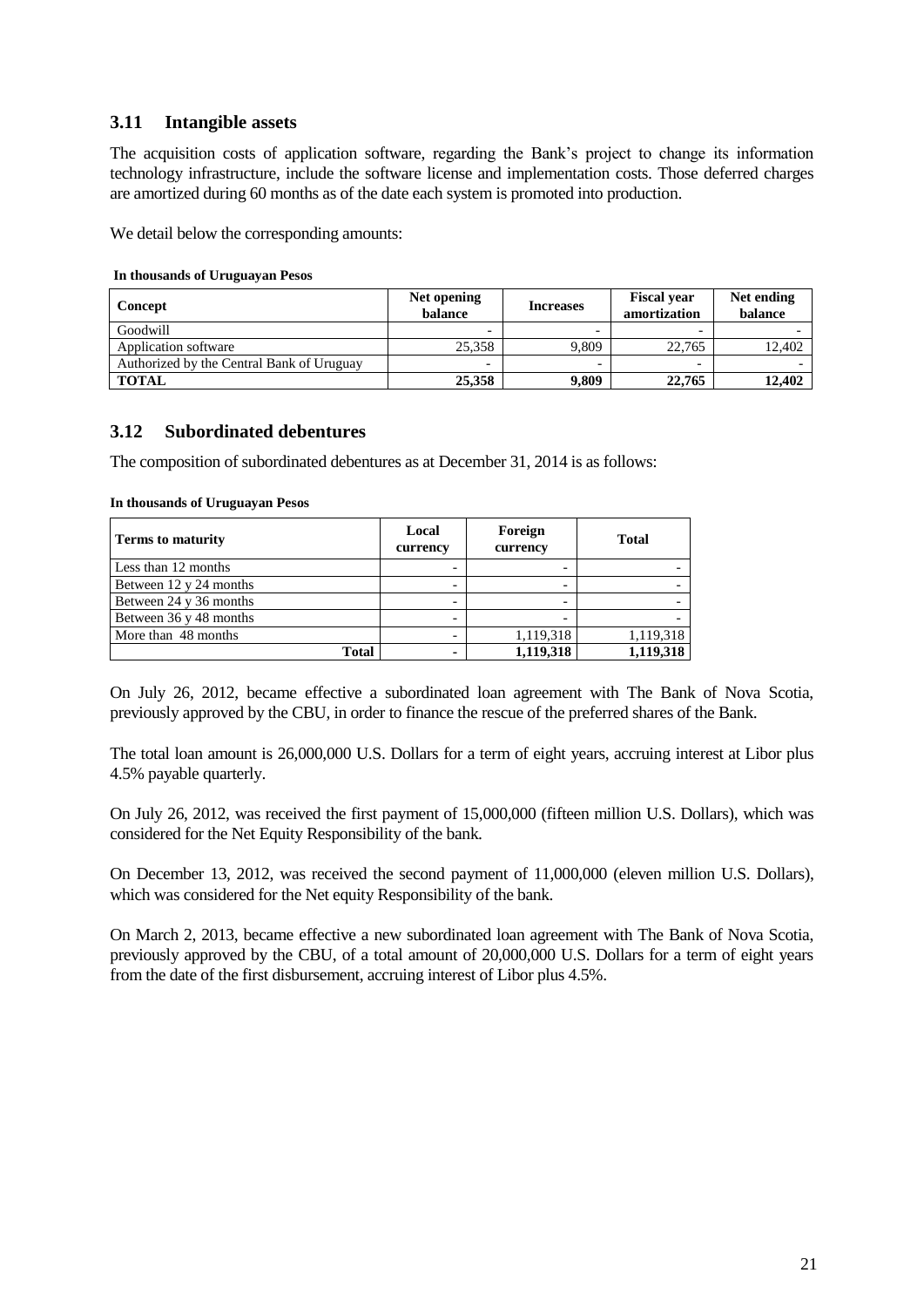## **3.13 Guarantees granted on liabilities**

As at December 31, 2014 there are no guarantees granted on liabilities.

## **3.14 Distribution of loans and financial intermediation obligations by their maturity based on the remaining period**

The loans and obligations of the Bank as at December 31, 2014, by their maturity based on the remaining period, are exposed in the following chart.

|                                                          | Amounts by maturity terms |                          |                      |              |  |  |  |
|----------------------------------------------------------|---------------------------|--------------------------|----------------------|--------------|--|--|--|
| Concept                                                  | Less than 1<br>year       | From 1 to 3<br>years     | More than 3<br>years | <b>Total</b> |  |  |  |
| Outstanding Credits - Financial Sector <sup>11</sup>     | 13,963,784                | $\overline{\phantom{0}}$ |                      | 13,963,784   |  |  |  |
| Outstanding Credits - Non Financial Sector <sup>12</sup> | 17,764,858                | 7,996,857                | 2,216,307            | 27,978,022   |  |  |  |
| Outstanding Credits from forward contracts               | $\overline{\phantom{a}}$  |                          |                      |              |  |  |  |
| <b>Total Outstanding Credits</b>                         | 31,728,642                | 7,996,857                | 2,216,307            | 41,941,806   |  |  |  |
| Obligations - Financial Sector <sup>12</sup>             | 2,431,076                 | 429,714                  | 1,125,872            | 3,986,662    |  |  |  |
| Obligations - Non Financial Sector <sup>12</sup>         | 38,251,117                | 159,882                  | 1,748,288            | 40,159,287   |  |  |  |
| Obligations from forward contracts                       | $\overline{\phantom{a}}$  | -                        |                      |              |  |  |  |
| <b>Total Obligations</b>                                 | 40.682.193                | 589,596                  | 2,874,160            | 44,145,949   |  |  |  |

#### **In thousands of Uruguayan Pesos**

With regard to operations that imply payments in installments, each term includes only the installments with effective maturity in its term.

#### **3.15 Loan portfolio concentration to the Non-Financial Sector**

We detail below the loan portfolio concentration (including contingencies) to the Non Financial Sector as at December 31, 2014. To these effects, a risk is conformed by that of an individual or legal entity together with those of the economic group they belong to, as established in article 271 of the Compilation of Central Bank Regulations.

#### **In thousands of Uruguayan Pesos**

|                        |             | Amounts before provisions (net of financial interests in suspense) |         |               |                    |               |              |               |  |  |  |
|------------------------|-------------|--------------------------------------------------------------------|---------|---------------|--------------------|---------------|--------------|---------------|--|--|--|
|                        | Outstanding | $\frac{0}{0}$                                                      | Overdue | $\frac{0}{n}$ | Contingen-<br>cies | $\frac{0}{0}$ | <b>Total</b> | $\frac{0}{0}$ |  |  |  |
| 10 main risks          | 4.962.784   | 18                                                                 |         |               | 342,996            |               | 5,305,780    | 14            |  |  |  |
| 50 main risks          | 10,114,107  | 36                                                                 | 60.712  |               | 690,106            |               | 10,864,925   | 30            |  |  |  |
| 100 main risks         | 12,593,431  | 45                                                                 | 60.712  |               | 905.526            | 11            | 13,559,669   | 37            |  |  |  |
| <b>Total portfolio</b> | 27,978,022  |                                                                    | 757,646 |               | 8.014.257          |               | 36,749,925   |               |  |  |  |

<sup>11</sup> Includes demand deposits. Forward contracts, other accounts receivable and securities issued by the Central Bank are not included.<br><sup>12</sup> Eerward contracts and other accounts receivable are not included.

Forward contracts and other accounts receivable are not included.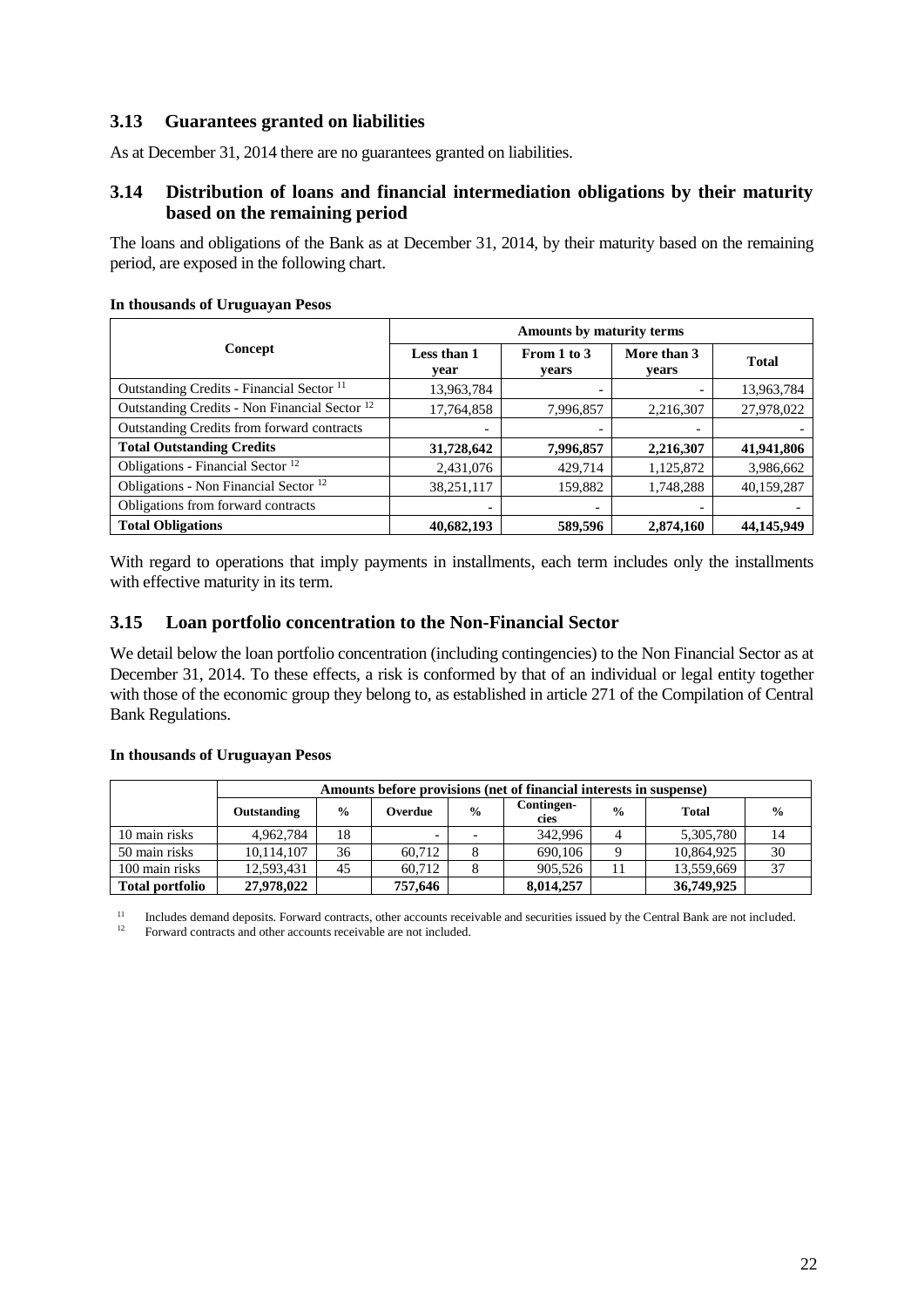## **3.16 Loan portfolio concentration by economic activity to the Non-Financial Sector**

We detail below the loan portfolio concentration by economic activity to the Non Financial Sector as at December 31, 2014.

|                                                                                             | <b>Amounts before provisions</b> |         |                  |               |              |  |  |  |
|---------------------------------------------------------------------------------------------|----------------------------------|---------|------------------|---------------|--------------|--|--|--|
| <b>Loan destination</b>                                                                     | Outstanding                      | Overdue | Other<br>credits | Contingencies | <b>Total</b> |  |  |  |
| Public Sector <sup>13</sup>                                                                 | 907,429                          |         | 5,400            | 781           | 913,610      |  |  |  |
| Agriculture                                                                                 | 3,822,637                        | 44,651  | 20               | 136,533       | 4,003,841    |  |  |  |
| Industry                                                                                    | 3,087,263                        | 28,173  | 4,444            | 167,492       | 3,287,372    |  |  |  |
| Construction                                                                                | 969,384                          | 63,563  |                  | 200,342       | 1,233,289    |  |  |  |
| Commerce                                                                                    | 5,269,457                        | 53,811  | 2,641            | 537,168       | 5,863,077    |  |  |  |
| <b>Hotels and Restaurants</b>                                                               | 337,511                          | 1,769   |                  | 10,284        | 349,564      |  |  |  |
| Transportation, warehouse and<br>communication                                              | 2,454,829                        | 12,978  | 117              | 221,121       | 2,689,045    |  |  |  |
| <b>Financial services</b>                                                                   | 98,415                           |         | 81,614           | 127,482       | 307,511      |  |  |  |
| Other services                                                                              | 4,464,400                        | 57,210  | 27,876           | 582,800       | 5,132,286    |  |  |  |
| Families                                                                                    | 6,491,996                        | 484,925 | 3,508            | 5,983,731     | 12,964,160   |  |  |  |
| Other                                                                                       |                                  |         |                  |               |              |  |  |  |
| <b>Credits to Residents' total</b>                                                          | 27,903,321                       | 747,080 | 125,620          | 7,967,734     | 36,743,755   |  |  |  |
| Non residents                                                                               | 74,701                           | 10,566  | 57,559           | 46,569        | 189,395      |  |  |  |
| <b>Credits to Non Financial Sector's total 14</b>                                           | 27,978,022                       | 757,646 | 183,179          | 8,014,303     | 36,933,150   |  |  |  |
| Other accounts receivable                                                                   |                                  |         | 482,841          |               | 482,841      |  |  |  |
| Minus: Credit risk equivalent of forward contracts<br>and trading options contingent rights |                                  |         |                  |               |              |  |  |  |
| Plus: Forward contracts and trading options<br>contingent rights                            |                                  |         |                  | ٠             |              |  |  |  |
| Other contingencies                                                                         |                                  |         |                  |               |              |  |  |  |
| <b>TOTAL</b>                                                                                | 27,978,022                       | 757,646 | 666,020          | 8,014,303     | 37,415,991   |  |  |  |

#### **In thousands of Uruguayan Pesos**

<sup>13</sup> The Public Sector includes all credits maintained with state owned companies or with the Central Administration, independently from their sector of activity.

<sup>14</sup> It corresponds to all accounts included in the Credit Risk Information, forward contracts are included at their credit risk equivalent.

### **3.17 Non-financial Sector deposits' concentration**

We detail below the deposit concentration of the non-financial sector as at December 31, 2014.

#### **In thousands of Uruguayan Pesos**

|                       |                  | Deposits in local and foreign currency<br>(includes interest accrued) |                      |      |  |  |  |  |
|-----------------------|------------------|-----------------------------------------------------------------------|----------------------|------|--|--|--|--|
|                       | <b>Residents</b> | $\frac{0}{0}$                                                         | <b>Non Residents</b> | $\%$ |  |  |  |  |
| 10 main depositors    | 3,893,496        |                                                                       |                      |      |  |  |  |  |
| 50 main depositors    | 6,570,122        | 19                                                                    | 225,282              |      |  |  |  |  |
| 100 main depositors   | 8,125,710        | 24                                                                    | 358,877              |      |  |  |  |  |
| <b>Total deposits</b> | 34,520,313       |                                                                       | 4,347,712            |      |  |  |  |  |

In addition, the account Deposits of Non Financial Sector includes thousands \$ 1,145,095 from other obligations of the Non Financial Sector.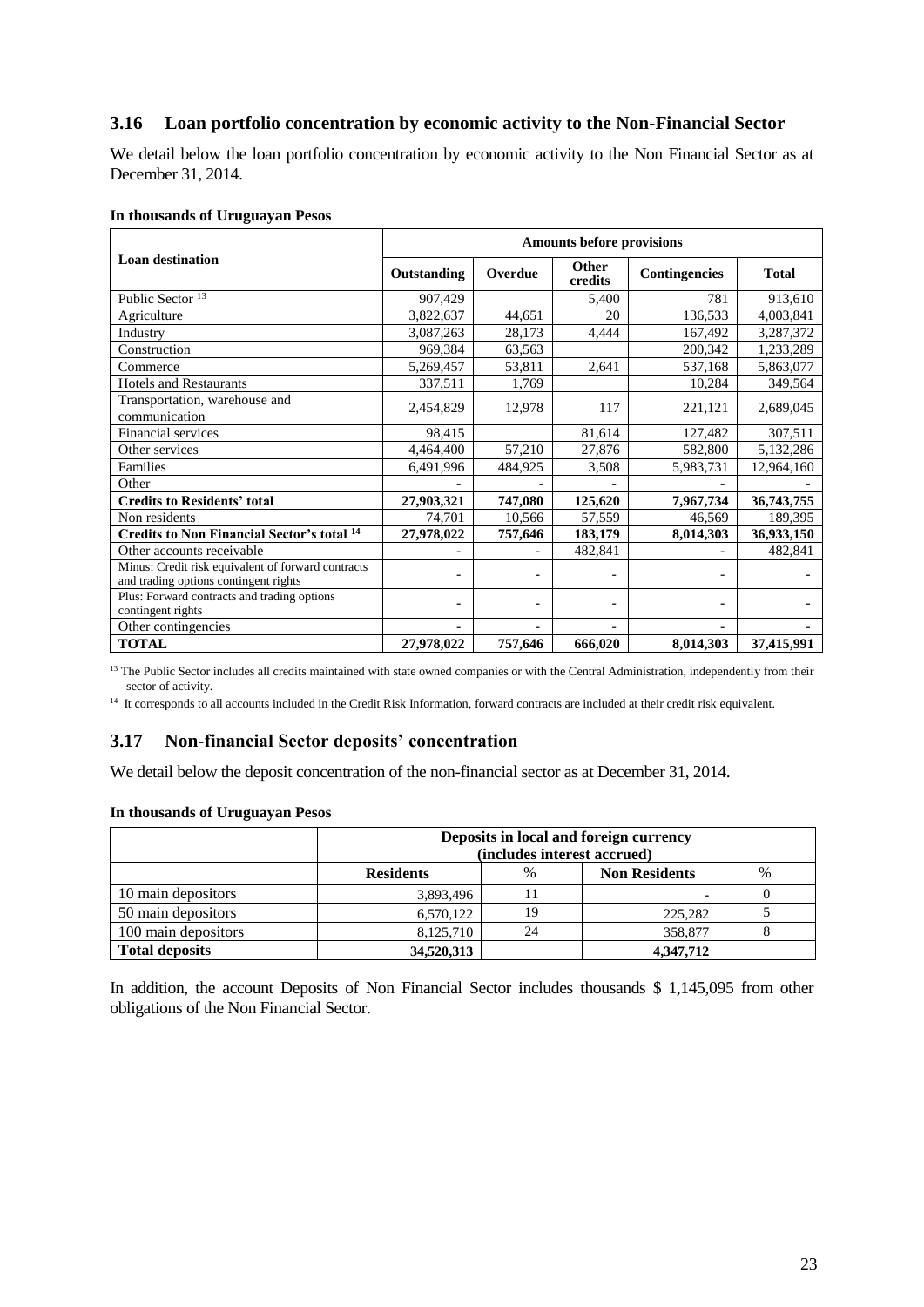#### **3.18 Classification by type of deposit of the non-financial and non-public sector**

We are including below the breakdown of the non-financial sector's deposits:

|                        |                   | <b>Residents</b>           |                    | Annual    | <b>Non Residents</b> |                            | <b>Total</b>      | Annual    | <b>Total</b> |               |
|------------------------|-------------------|----------------------------|--------------------|-----------|----------------------|----------------------------|-------------------|-----------|--------------|---------------|
| <b>Type of deposit</b> | Local<br>Currency | Foreign<br><b>Currency</b> | Total<br>residents | variation | Local<br>Currency    | Foreign<br><b>Currency</b> | non-<br>residents | variation | Amount       | $\frac{0}{0}$ |
| Current accounts       | 4,698,752         | 9,523,234                  | 14,221,986         | 2,520,431 | 45,550               | 467,756                    | 513,306           | 169,005   | 14,735,292   | 38            |
| Sight deposits         | 92.739            | 147,352                    | 240,091            | (54,756)  | 2,806                | 106,802                    | 109,608           | 63,709    | 349.699      |               |
| Savings accounts       | 2,730,926         | 10.736.048                 | 13.466.974         | .947.907  | 7,932                | 2.944.292                  | 2.952.224         | 468.968   | 16.419.198   | 42            |
| Time deposits          | 1,517,639         | 367,209                    | 2,884,848          | 675.687   | 6.064                | 695.462                    | 701,526           | 139,453   | 3,586,374    |               |
| <b>Others</b>          | 2,333,264         | .360.291                   | 3,693,555          | 819,050   |                      | 69.849                     | 69.849            | 21.526    | 3,763,404    | 10            |
| Accrued interest       | 8.958             | 3.902                      | 12.860             | 6.955     | 45                   | 1.153                      | 1.198             | 185       | 14.058       |               |
| <b>Total</b>           | 11,382,278        | 23,138,036                 | 34,520,314         | 5.915.274 | 62,397               | 4,285,314                  | 4.347.711         | 862,846   | 38,868,025   | 100           |

#### **In thousands of Uruguayan Pesos**

Additionally, under Deposits of the Non Financial Sector there are included thousands \$ 1,145,095 from other obligations in the Non Financial Sector.

## **3.19 Distribution of loans and obligations for financial intermediation with nonresidents by country**

We detail below the credit and financial obligations distribution with non-residents by country as at December 31, 2014.

|                                                                                                   | Capital and accrued interests (net of suspended interests) |                                                   |                                                                |                                  |                                 |              |  |
|---------------------------------------------------------------------------------------------------|------------------------------------------------------------|---------------------------------------------------|----------------------------------------------------------------|----------------------------------|---------------------------------|--------------|--|
| Concept                                                                                           | <b>Demand</b><br><b>Deposits</b>                           | <b>Credits</b><br><b>Financial</b><br>Sector $15$ | <b>Credits Non</b><br><b>Financial</b><br>Sector <sup>15</sup> | <b>Forward</b><br>Contracts $16$ | Other<br>accounts<br>receivable | <b>Total</b> |  |
| Argentina                                                                                         | 309                                                        |                                                   | 16,618                                                         | -                                | 21,265                          | 38,192       |  |
| <b>Brazil</b>                                                                                     |                                                            | 45,796                                            | 3,850                                                          | ۰                                | 3,228                           | 52,874       |  |
| U.S.A.                                                                                            | 1,117,534                                                  | 851,732                                           | 58                                                             | ٠                                | 30,007                          | 1,999,331    |  |
| Canada                                                                                            | 2,128,704                                                  |                                                   | 11                                                             | ۰                                |                                 | 2,128,715    |  |
| Caiman Islands                                                                                    |                                                            | 121,673                                           |                                                                | ۰                                |                                 | 121,673      |  |
| Other                                                                                             | 135,344                                                    | 61,219                                            | 64,730                                                         | ۰                                | 3,059                           | 264,352      |  |
| Subtotal $17$                                                                                     | 3,381,891                                                  | 1,080,420                                         | 85,267                                                         |                                  | 57,559                          | 4,605,137    |  |
| Other accounts<br>receivable                                                                      |                                                            |                                                   |                                                                |                                  | 245,250                         | 245,250      |  |
| Minus: Credit risk<br>equivalent of forward<br>contracts and trading<br>options contingent rights |                                                            |                                                   |                                                                |                                  |                                 |              |  |
| Plus: Forward contracts<br>and trading options<br>contingent rights                               |                                                            |                                                   |                                                                |                                  |                                 |              |  |
| <b>TOTAL</b>                                                                                      | 3,381,891                                                  | 1,080,420                                         | 85,267                                                         |                                  | 302,809                         | 4,850,387    |  |

#### **In thousands of Uruguayan Pesos**

#### **In thousands of Uruguayan Pesos**

|               | <b>Capital and accrued interests</b>             |                                                      |                                                          |              |
|---------------|--------------------------------------------------|------------------------------------------------------|----------------------------------------------------------|--------------|
| Concept       | <b>Obligations</b><br><b>Financial Sector 13</b> | <b>Obligations Non</b><br><b>Financial Sector 13</b> | <b>Obligations</b><br><b>Forward</b><br><b>Contracts</b> | <b>Total</b> |
| Argentina     | 3,051                                            | 3,008,618                                            | $\overline{\phantom{0}}$                                 | 3,011,669    |
| <b>Brazil</b> | 27,073                                           | 596,310                                              |                                                          | 623,383      |
| U.S.A.        | 725,508                                          | 159,927                                              | $\overline{\phantom{0}}$                                 | 885,435      |
| Canada        | 1,613,837                                        | $\overline{\phantom{a}}$                             | $\overline{\phantom{0}}$                                 | 1,613,837    |
| The Bahamas   | 1,194,160                                        | $\overline{\phantom{a}}$                             | $\overline{\phantom{0}}$                                 | 1,194,160    |
| Other         | 94,045                                           | 841,595                                              | $\overline{\phantom{0}}$                                 | 935,640      |
| <b>TOTAL</b>  | 3,657,674                                        | 4,606,450                                            | ۰                                                        | 8,264,124    |

<sup>15</sup> Forward contracts and other accounts receivable are not included.

<sup>16</sup>It includes the credit risk equivalent of forward contracts include in Outstanding Credits.

<sup>17</sup> It corresponds to all accounts included in the Credit Risk Information.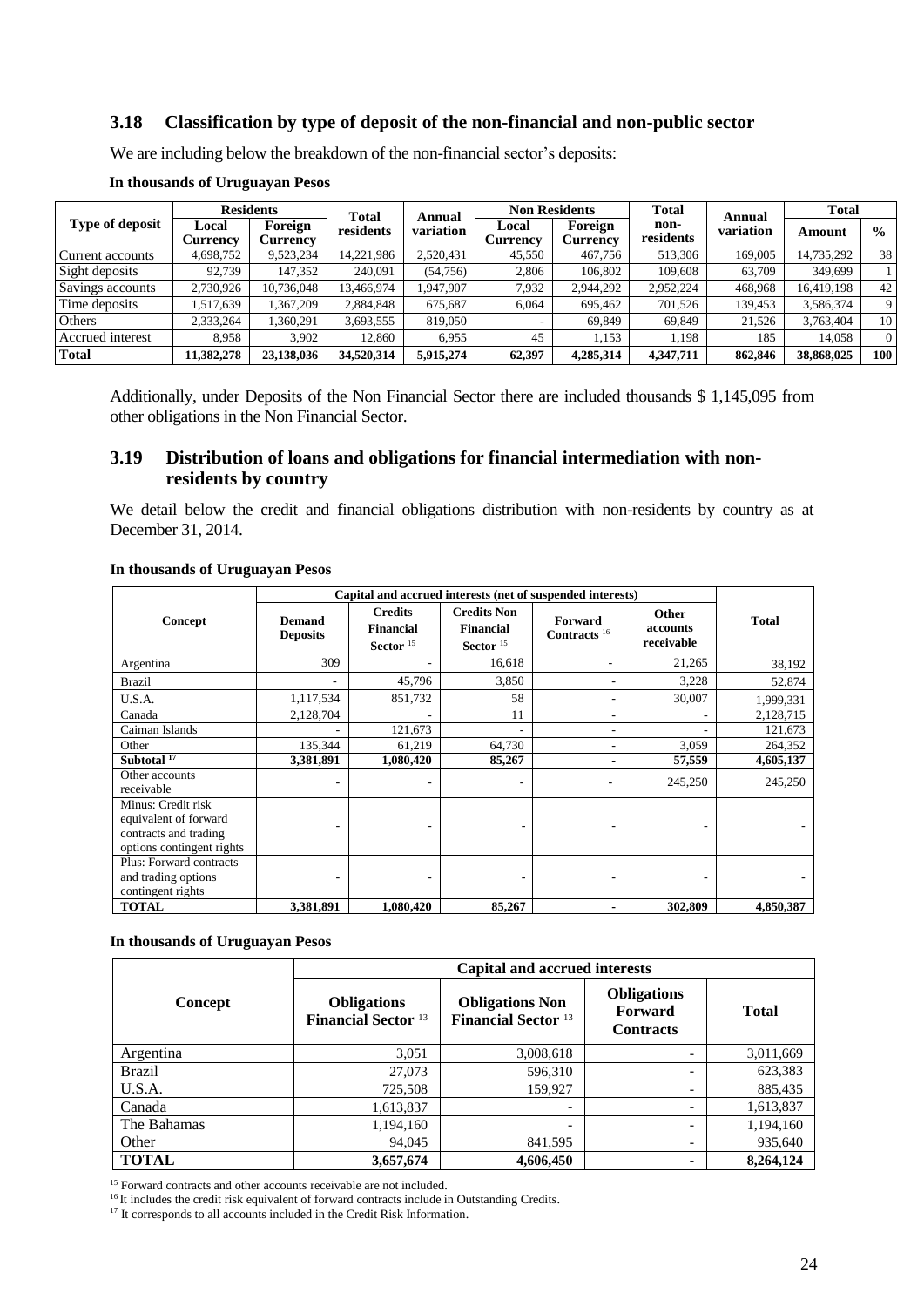## **3.20 Transactions with related parties**

Related parties are individuals or companies, from the country or abroad, which form an economic group with the Bank, in accordance with the definition of article 210 and article 271 of the Compilation of Central Bank Regulations.

At the end of the year, the balances and the results originated by transactions with related parties were as follows:

| Thousands \$ (local currency and foreign currency equiv. in local currency)        |                          |                          |                    |               |  |
|------------------------------------------------------------------------------------|--------------------------|--------------------------|--------------------|---------------|--|
|                                                                                    | Placements <sup>18</sup> | <b>Securities</b>        | <b>Obligations</b> | <b>Result</b> |  |
| <b>Financial Sector</b>                                                            | 2,131,723                |                          | 2,346,148          | (76, 494)     |  |
| Local companies                                                                    |                          |                          |                    |               |  |
| Head Office. foreign branches and<br>subsidiaries of Head Office                   | $\overline{\phantom{0}}$ | $\overline{\phantom{a}}$ |                    |               |  |
| Controlling entity. branches and subsidiaries<br>of the foreign controlling entity | 2,131,723                |                          | 2,346,148          | (76, 494)     |  |
| Foreign branches                                                                   |                          |                          |                    |               |  |
| Foreign subsidiaries                                                               | ۰                        |                          |                    |               |  |
| Related banks and other foreign institutions                                       |                          |                          |                    |               |  |
| <b>Non Financial Sector</b>                                                        | 17,216                   | ۰                        | 131,156            | (291,718)     |  |
| Pension fund managers                                                              | ۰                        | -                        |                    |               |  |
| Investment funds                                                                   |                          |                          |                    |               |  |
| Credit administrators                                                              | 3,898                    |                          | 2,835              | 36,176        |  |
| Others - individuals                                                               | 5,181                    | ۰                        | 57,306             | (314)         |  |
| Others - companies                                                                 | 8,137                    |                          | 71,015             | (327, 580)    |  |
|                                                                                    |                          |                          |                    |               |  |
| Net result with related parties \$                                                 |                          |                          |                    | (368, 212)    |  |

## **3.21 Acquisition of Discount Bank (Latin America) S.A.**

On December 18, 2014, the Bank signed a Universal Transfer Agreement for the assets and liabilities of Discount Bank (Latin America) S.A. of Uruguay, subject to approval by the Central Bank of Uruguay. Such approval is pending at December 31, 2014 having been submitted the required documentation to the Central Bank of Uruguay on February 27, 2015.

## **Note 4 - Equity**

## **4.1 Changes in Equity**

The changes in equity accounts is shown in the corresponding statement.

## **4.2 Capital Adequacy**

The Central Bank regulations require the maintenance of a Net Equity Responsibility comprised of the "Essential Net Equity" and the "Complementary Net Equity", with the condition that the "Complementary Net Equity" should not exceed a third of the "Essential Net Equity".

Essential Net Equity comprises common equity and additional equity, where the additional should not exceed a third of the common equity.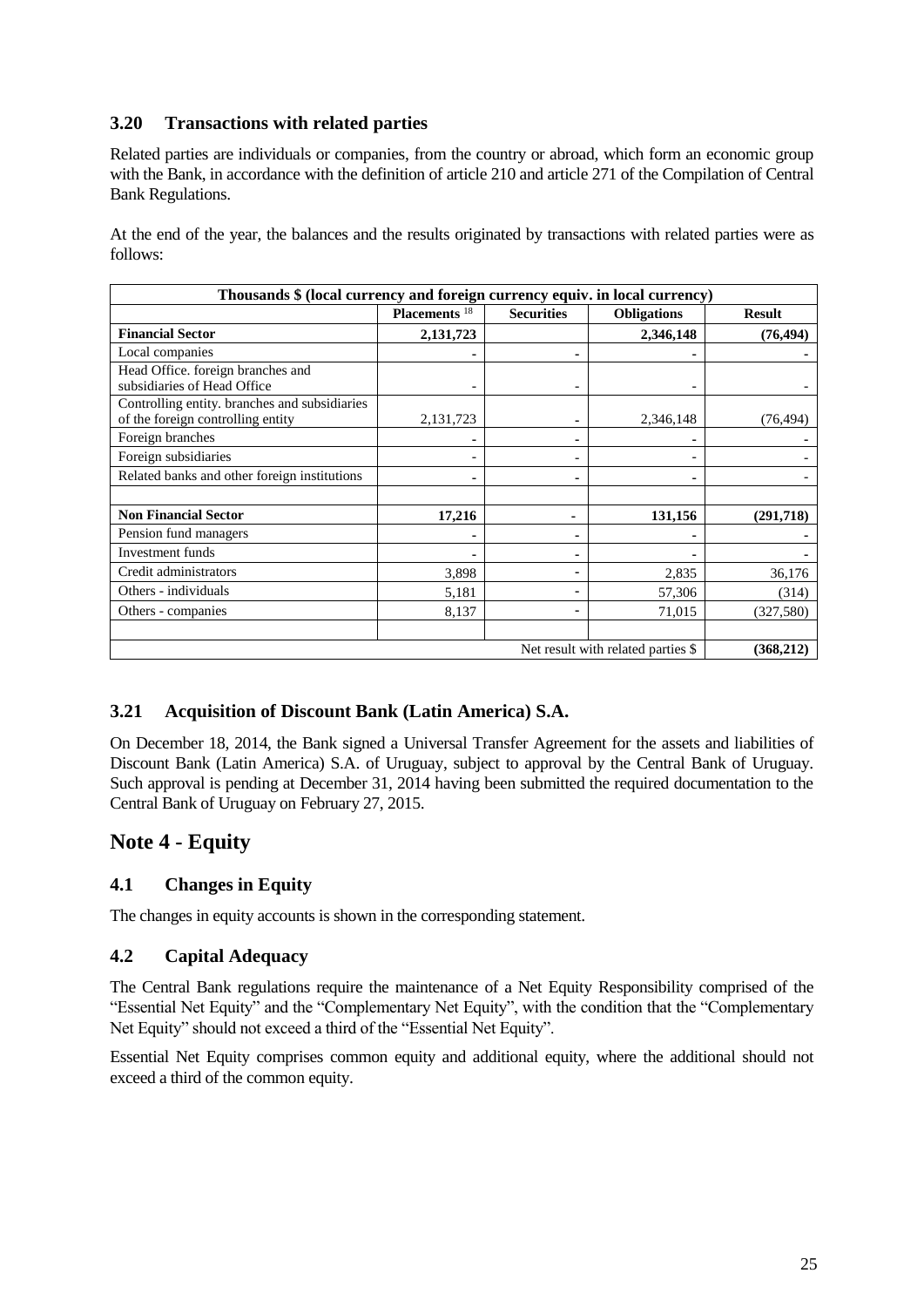The Net Equity Responsibility should not be lower than the highest of three parameters, as established by Article 158 of the Compilation of Central Bank Regulations (C.C.B.R.). The parameters are:

- Capital requirement for Credit Risk, Market Risk, Operational Risk and Systemic Risk.
- Basic Equity Responsibility, determined by article 159 of the C.C.B.R., or in case of lapsed 7 or more years since the authorization to operate, the lower between the Basic Equity requirement and double of the Capital requirement for Risks.
- 4% of the total assets and contingencies, net of provisions.

As at December 31, 2014 the net equity responsibility of the Bank (essential net equity plus complementary net equity) amounts to thousands \$ 4,271,415, higher than the minimum required by the Central Bank of Uruguay of thousands \$ 3,613,069, which corresponds to requirement for credit and market risks, operational risk and systemic risk.

| Concept                                                                                               | <b>Local currency</b> |
|-------------------------------------------------------------------------------------------------------|-----------------------|
| <b>Essential Net Equity (E.N.E)</b>                                                                   | 3,203,561             |
| Common equity                                                                                         | 3,203,561             |
| - Common stock                                                                                        | 3,210,772             |
| - Additional paid in capital                                                                          |                       |
| - Adjustments to equity                                                                               | 444,513               |
| - Reserves                                                                                            |                       |
| - Retained earnings                                                                                   | (439, 322)            |
| - Intangible assets                                                                                   | (12, 402)             |
| - Special investments                                                                                 |                       |
| - Credit with Head Office and subsidiaries                                                            |                       |
| <b>Additional equity</b>                                                                              |                       |
| - Preferred shares                                                                                    |                       |
| - Cooperative shares with interest (regulated by law $N^a$ 17.613)                                    |                       |
| - Minority interest                                                                                   |                       |
| <b>Complementary Net Equity (C.N.E.)</b>                                                              | 1,067,854             |
| - Subordinated loans (up to 50% C.N.E.)                                                               | 1,067,854             |
| - General provisions (up to 1.25% assets and contingencies weighed by credit risk)                    |                       |
| Net Equity Responsibility (N.E.R. = E.N.E. + C.N.E.)                                                  | 4,271,415             |
|                                                                                                       |                       |
| Minimum Net Equity Responsibility (M.N.E.R)                                                           | 3,613,069             |
| - Risk capital requirement:                                                                           | 3,613,069             |
| - Credit (article 160 C.C.B.R.)                                                                       | 2,902,355             |
| - Market (article 162 C.C.B.R.)                                                                       | 180,705               |
| - Operational (art. 172 C.C.B.R.)                                                                     | 530,009               |
| - Systemic <sup>20</sup> (art. 173 C.C.B.R.)                                                          |                       |
| - 4% of assets and contingent accounts (art. 158 C.C.B.R.)                                            | 2,329,340             |
| - Basic Equity Responsibility (article 159 C.C.B.R)                                                   | 385,216               |
|                                                                                                       |                       |
| (N.E.R. +S.L.M.R.) / M.N.E.R.                                                                         | 1.18                  |
|                                                                                                       |                       |
| N.E.R. / (Assets weighted according to their risk+1/X <sup>21*</sup> (market risk + operational risk) | 0.09                  |

**In thousands of Uruguayan Pesos**

<sup>19</sup> Only in consolidation.

<sup>20</sup> Applies only to banks.

<sup>21</sup> Where "X" is the minimum capital ratio for credit risk including systemic risk for each type of institution.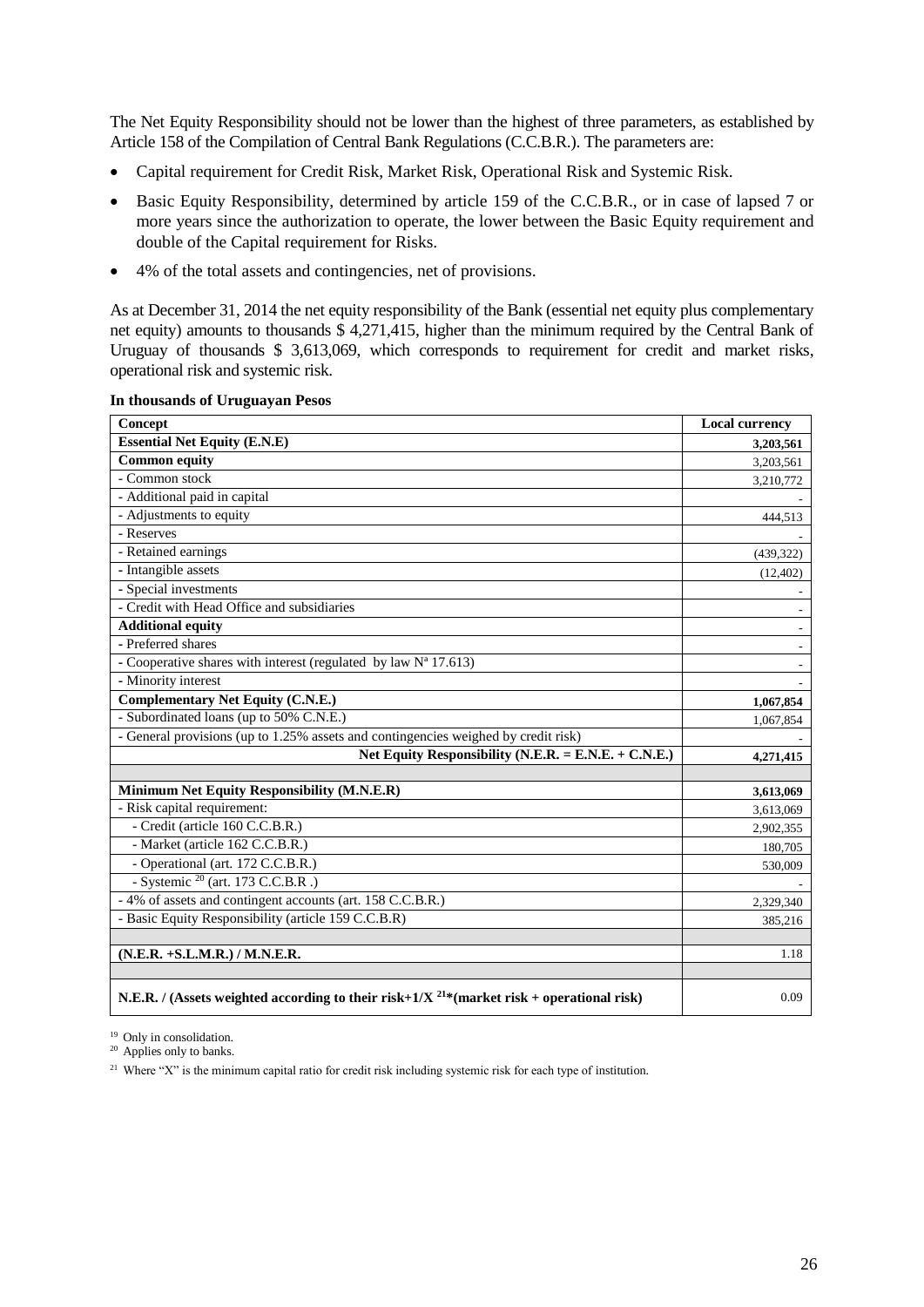## **Note 5 - Information regarding results**

## **5.1 Recognition of gains and losses**

Income and expenses are recognized based on the accrual principle. Nonetheless, according to Rule 3.3 of the Accounting Standards and Chart of Accounts for Financial Institutions, financial products may not be recognized as profit – unless received in cash – when the debtors are classified as "Debtors with compromised repayment problems", "Debtors with highly compromised repayment problems" or "Irrecoverable Debtors". When, in accordance with regulations in force, a transaction must be reclassified in any of the categories mentioned above, financial products recognized as profit during the period and not effectively collected should be adjusted with credit to the accounts "Financial products in suspense".

Loans include thousands \$ 1,910,862 that do not accrue interest in accordance with Central Bank regulations.

The Income Tax calculated corresponds to the current tax.

#### **5.2 Result from services**

#### **In thousands of Uruguayan Pesos**

|                                   | <b>Local currency</b>    | <b>Foreign currency</b> |
|-----------------------------------|--------------------------|-------------------------|
| <b>COMMISSION INCOME</b>          | 1,248,594                | 558,989                 |
| Guarantees granted                | -                        | 13,205                  |
| Credit Cards                      | 782,109                  | 203,985                 |
| Foreign trade                     |                          | 23,808                  |
| Other commissions income          | 466,485                  | 317,991                 |
|                                   |                          |                         |
| <b>COMMISSION EXPENSES</b>        | 608,239                  | 232,943                 |
| Commissions paid to foreign banks |                          |                         |
| Brokerage commissions             | 1,786                    |                         |
| <b>Rural business</b>             | $\overline{\phantom{0}}$ |                         |
| Other commission expenses         | 606,453                  | 232,943                 |

## **Note 6 - Taxes**

We detail below the results corresponding to each of the taxes levied on the Bank's activities:

#### **In thousands of Uruguayan Pesos**

| Concept                                           | Charge to result of the period |
|---------------------------------------------------|--------------------------------|
| Income Tax                                        | 98                             |
| Capital Tax                                       | 99,006                         |
| Value Added Tax                                   | 156.998                        |
| Regulatory oversight of the Financial System Duty | 39,655                         |
| Other                                             | 24,630                         |
| <b>TOTAL</b>                                      | 320,387                        |

## **Note 7 - Operations with derivatives**

Derivatives used by the bank are purchases, sales and arbitrages of foreign currency forward contracts. Unrealized income and losses of these contracts are calculated based on the difference between the rate agreed and the rate at the closing of the contract and are deferred in accordance with the term of the respective contracts.

Derivatives are used by the Bank for hedge position transactions, being the NDF (non-deliverable forward) the most frequently used. As at December 31, 2014, there were no forward transactions in force.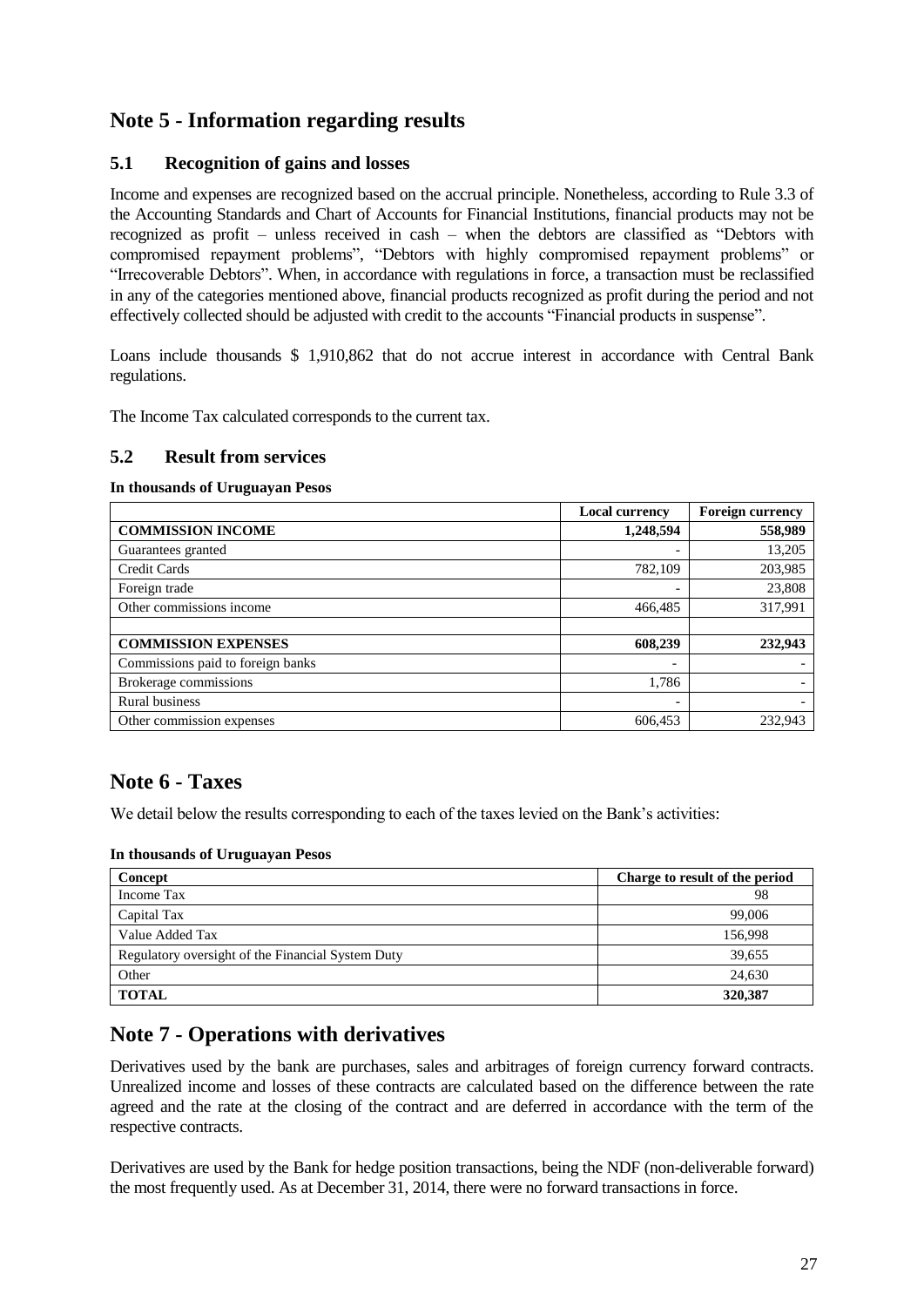## **Note 8 - Integral Risk Management System**

The Bank has a Risk Area, which operates independently from the Commercial Areas with the objective of obtaining an adequate equilibrium between commercial and risk factors.

In addition, the Bank has an Integral Risk Management Model, which documents the policies, procedures, structure, roles and responsibilities required for the identification, disclosure and management of the different risks the Bank is exposed to, maximizing efforts to suit to the requirements of the Minimum Standards for Financial Institutions Management. For this, the Risk Control Committee works within the Corporate Government.

Additional information regarding the Bank's Integral Risk Management System is included in the Corporate Government's Annual Report (non audited information) required by article 477 of the Compilation of Central Bank Regulations, which is available on the Bank's website.

 $\overline{\phantom{a}}$  .  $\overline{\phantom{a}}$ 

## **Note 9 - Trusts**

During this year, the Bank has not transferred loans to financial trusts nor acted as trustee.

## **Note 10 - Subsequent events**

No significant events occurred after the date of the financial statements that must be mentioned.

Juan Cabrera Ferreyros Diego Patricio Masola Director Vice President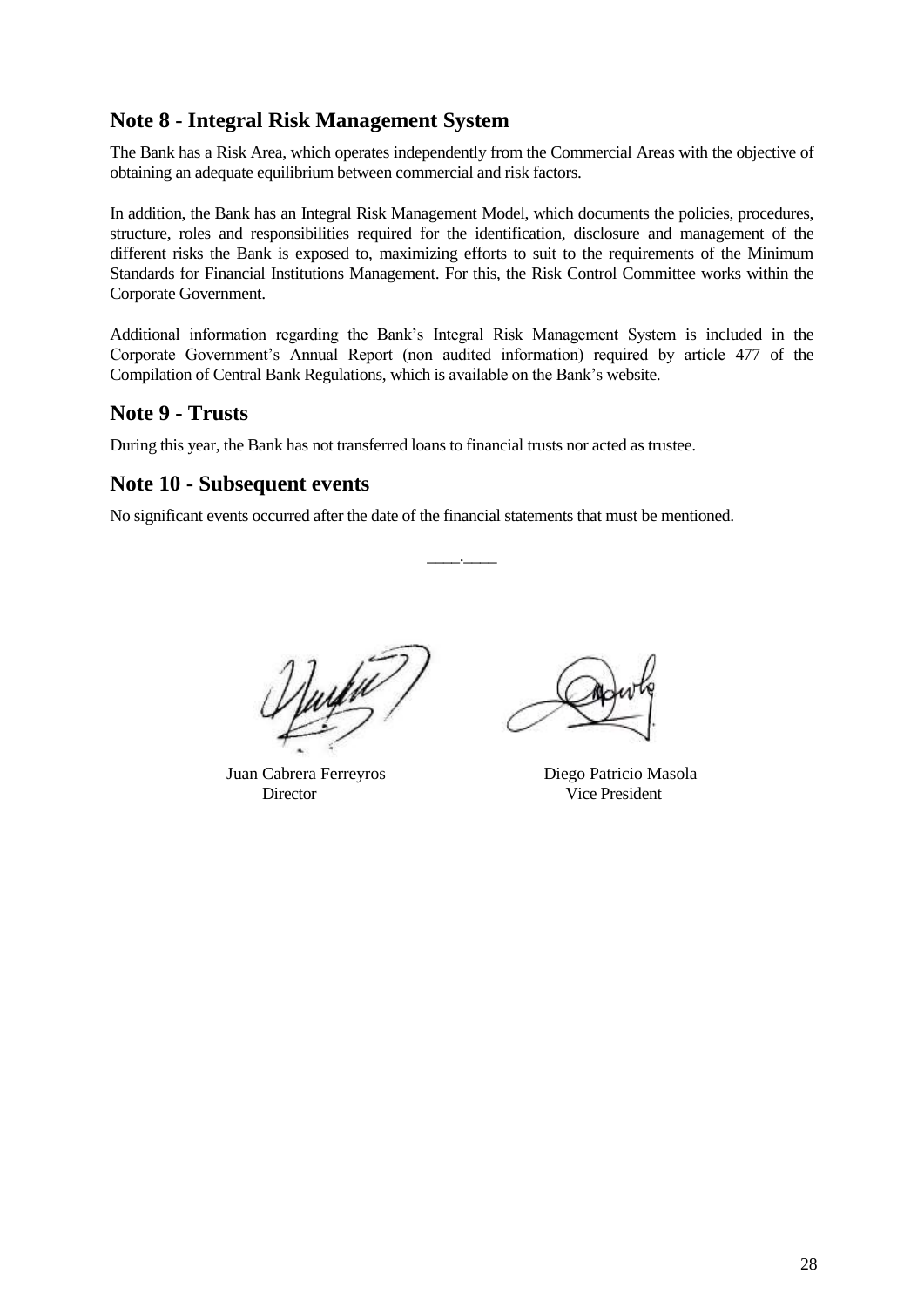

**KPMG Sociedad Civil** Edificio Torre Libertad Plaza de Cagancha 1335 - Piso 7 11.100 Montevideo - Uruguay Casilla de Correo 646

Teléfono: 598 2902 4546 Telefax: 598 2902 1337 E-mail: kpmg@kpmg.com.uy http//: www.kpmg.com/Uy/es

# **Independent Auditors' Report**

To the Board of Directors of Scotiabank Uruguay S.A.

We have audited the accompanying financial statements of Scotiabank Uruguay S.A., which comprise the statement of financial position as at December 31, 2014, and the corresponding statements of profit or loss, changes in equity and cash flows for the year then ended, and notes, comprising a summary of significant accounting policies and other explanatory information.

#### Management's Responsibility for the Financial Statements

Management is responsible for the preparation and fair presentation of these financial statements in accordance with accounting standards and valuation criteria, risk classification criteria and presentation regulations established by the Central Bank of Uruguay, and for such internal control as management determines is necessary to enable the preparation of financial statements that are free from material misstatements, whether due to fraud or error.

#### **Auditors' Responsibility**

Our responsibility is to express an opinion on these financial statements based on our audit. We conducted our audit in accordance with International Standards on Auditing and with standards established by Central Bank of Uruguay. Those standards require that we comply with relevant ethical requirements and plan and perform the audit to obtain reasonable assurance about whether the financial statements are free from material misstatement.

An audit involves performing procedures to obtain audit evidence about the amounts and disclosures in the financial statements. The procedures selected depend on our judgment, including the assessment of the risks of material misstatement of the financial statements, whether due to fraud or error. In making those risk assessments, we consider internal control relevant to the entity's preparation and fair presentation of the financial statements in order to design audit procedures that are appropriate in the circumstances, but not for the purpose of expressing an opinion on the effectiveness of the entity's internal control. An audit also includes evaluating the appropriateness of accounting principles used and the reasonableness of accounting estimates made by management, as well as evaluating the overall presentation of the financial statements.

We believe that the audit evidence we have obtained is sufficient and appropriate to provide a basis for our audit opinion.